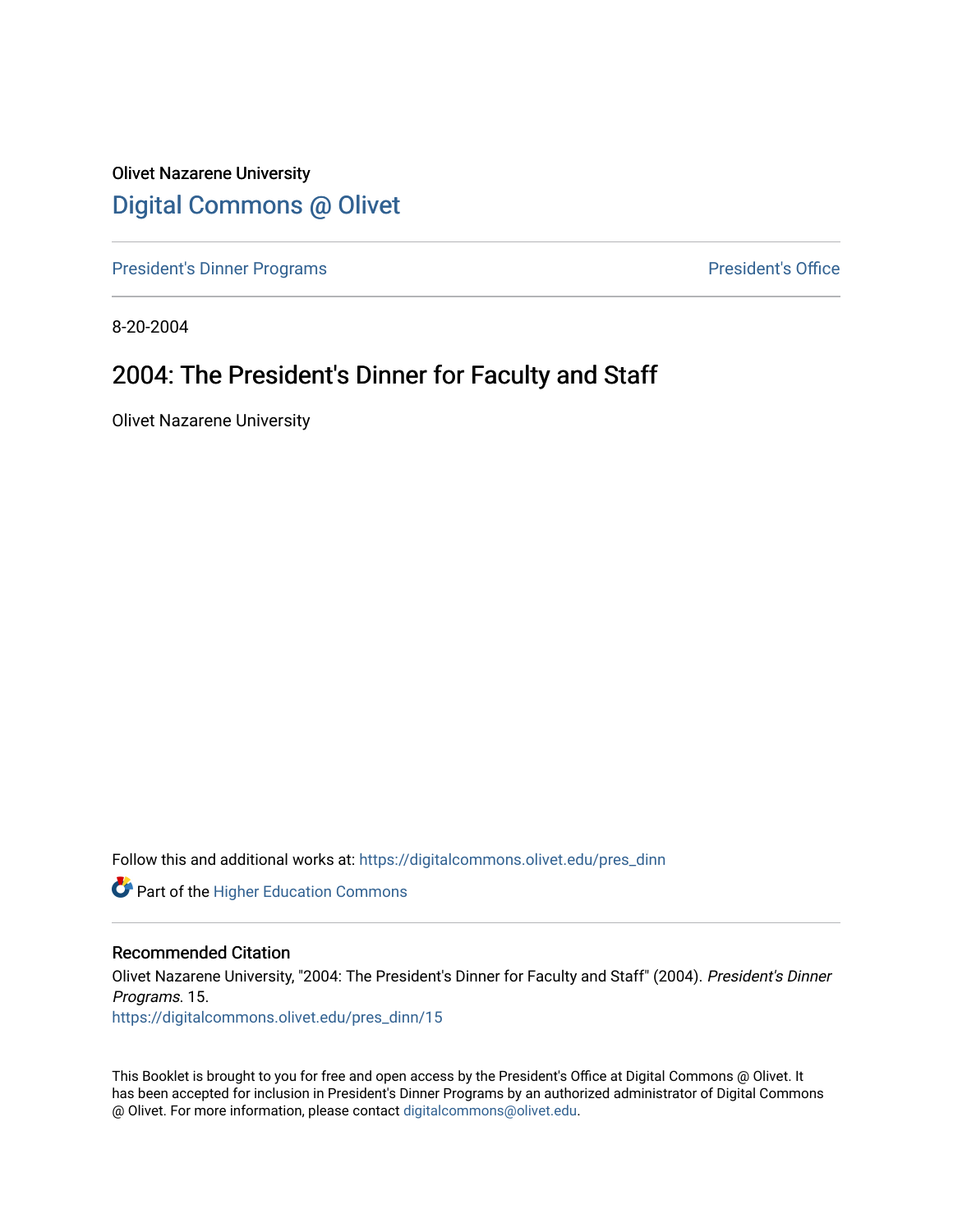

### THE PRESIDENT'S **DINNER**

### FOR FACULTY AND STAFF

### OLIVET NAZARENE UNIVERSITY

**CHALFANT HALL** 

AUGUST 20, 2004

6:30 P.M.

HOSTED BY DR. AND MRS. JOHN C. BOWLING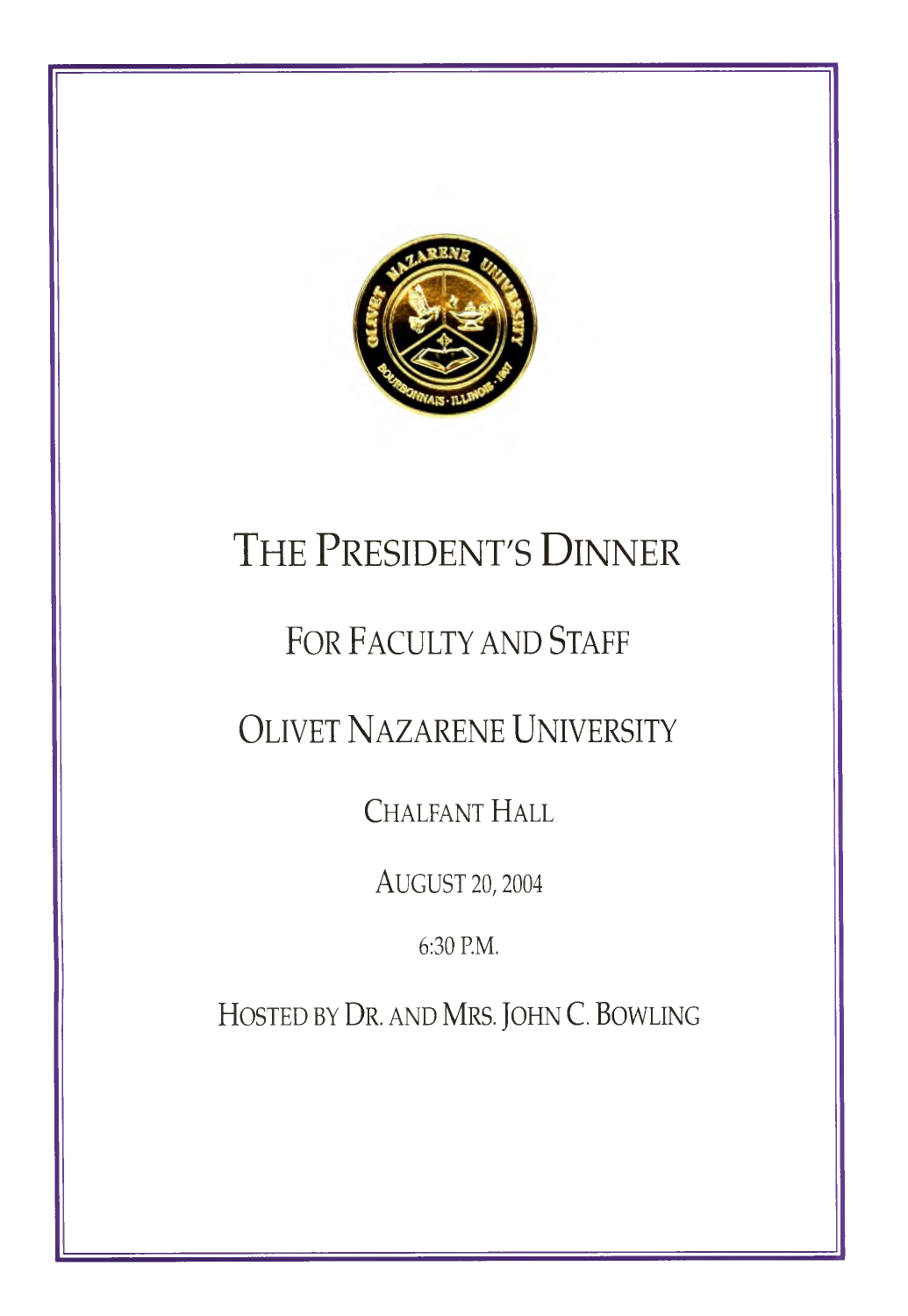# A Shower of Activities

OLIVET NAZARENE UNIVERSITY 2004-2005

œ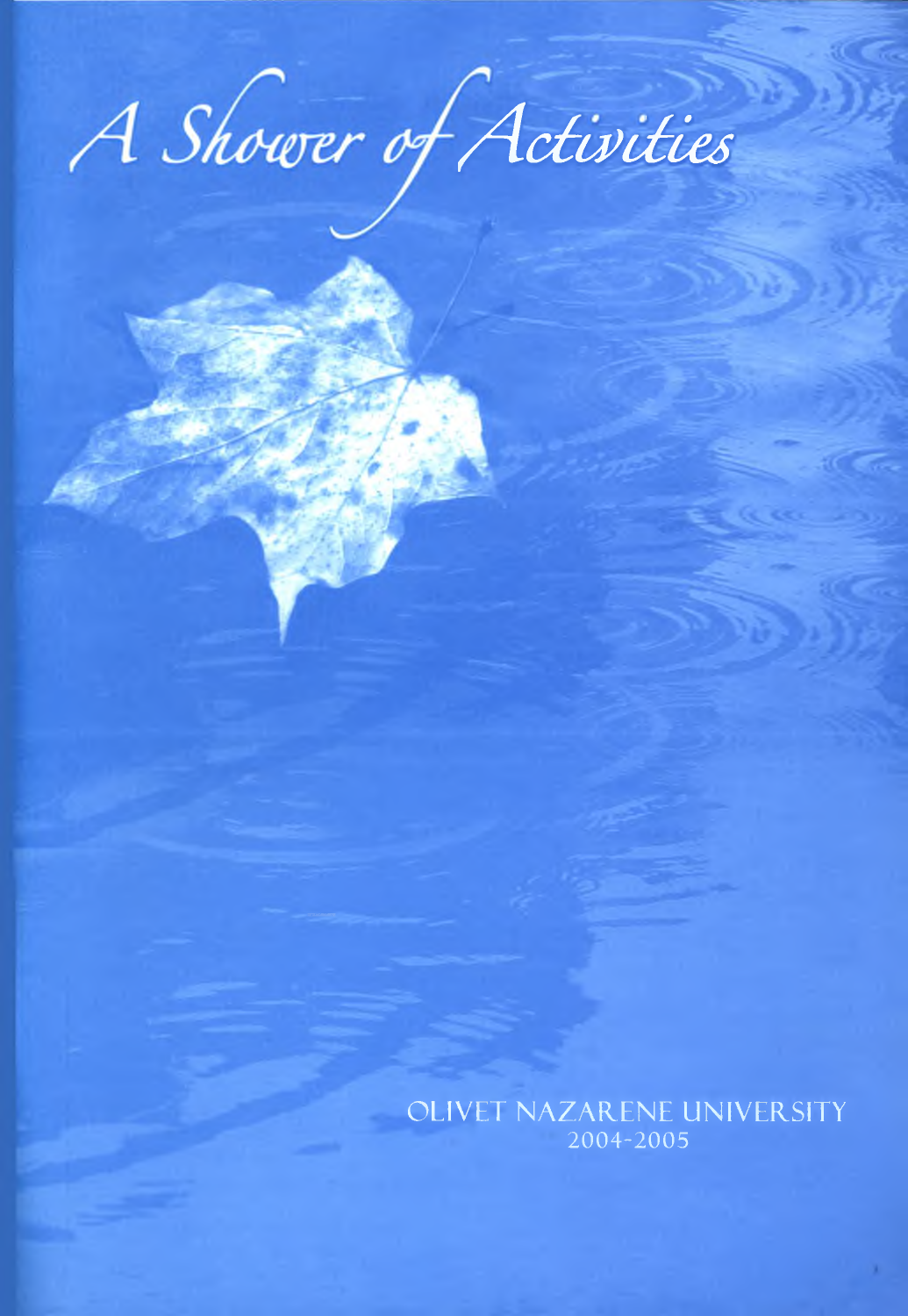### OUR **MISSION**

**Olivet Nazarene Univer**sity, a denominational university in the Wesleyan tradition, exists to provide a university-level liberal arts "Education With a Christian Purpose."

Our mission is to provide high-quality academic instruction for the purpose of personal development, career and professional readiness, and the preparation of individuals for lives of service to God and humanity.

"We seek the strongest scholarship and the deepest piety, knowing that they are compatible [and] ... a Christian environment ... where not only knowledge but character is sought." (The quotation is taken from the Olivet Catalog, 1915.)

This mission provides the common ground for us as we blend our various gifts and interests together to impact our students. Each of us will have many opportunities this year to live out this mission. Seize those occasions, for they are moments of great possibility and reward. Through our mission, we transform lives for eternity.

# WELCOME

ood evening and welcome. Each year, the President's Dinner marks the beginning of a new academic year and gives us the opportunity to gather as an Olivet family in celebration of our shared work together. Please take time during the evening to read once more our mission statement. You will also want to take note of the outstanding achievements by various members of our faculty and staff. Those recognitions and accomplishments are found on pages 4-20 of this dinner program. We hope you have a wonderful evening and a great year at Olivet.

> Sincerely, Jill and John Bowling

### **MENU**

**SALAD** Augusta Salad Lemon Vinaigrette

Assorted Breads **Rutter** 

**ENTRÉE** Herbed Chicken on Cornbread Stuffing Zucchini and Yellow Squash Medley Green Bean Garnish Cheddar Potatoes

**DESSERT** French Toast Strawberries Maple Cream

Coffee and Iced Tea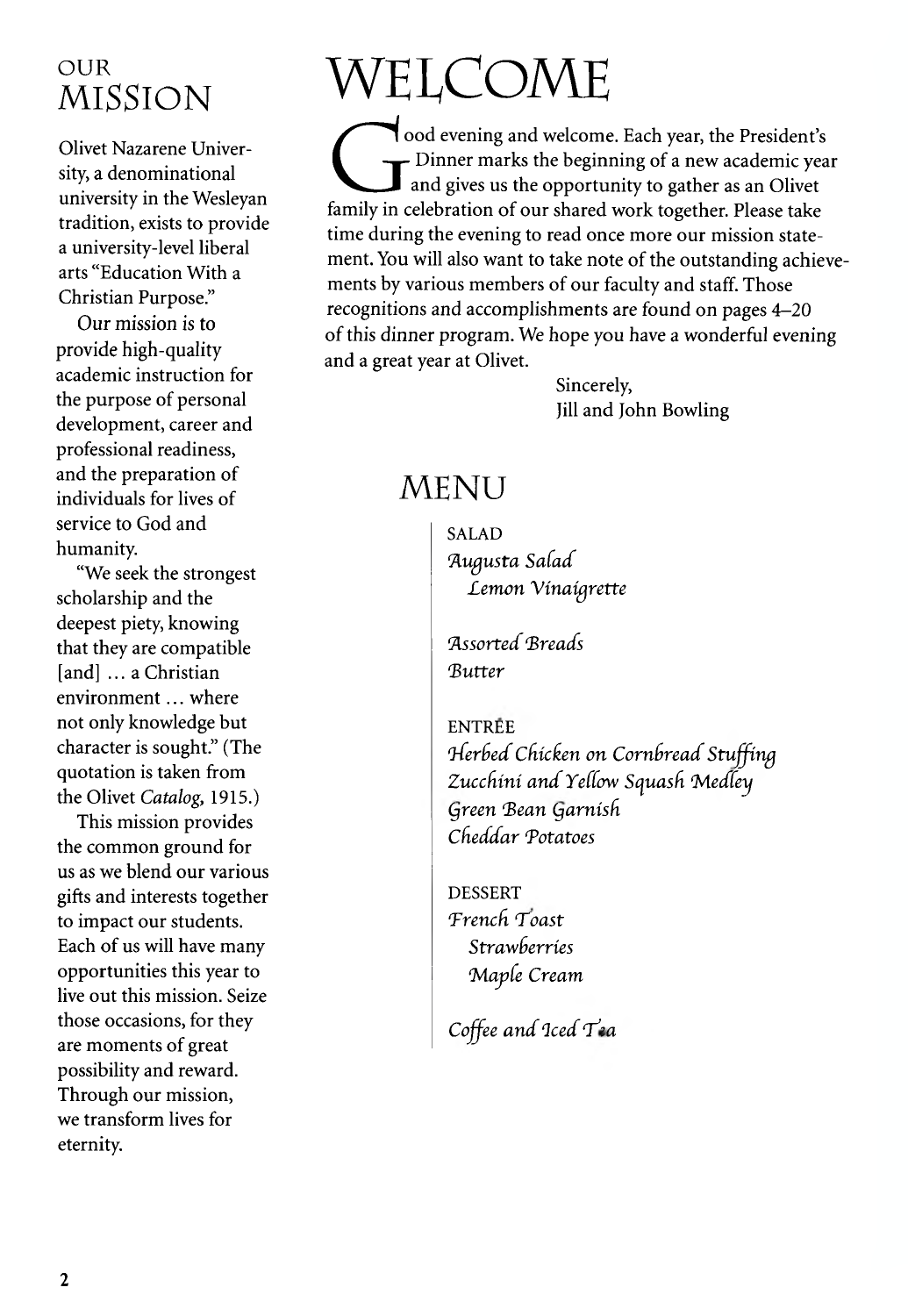### THE PRESIDENT'S DINNER

| Professor, Department of English                                                                                  |  |  |  |  |
|-------------------------------------------------------------------------------------------------------------------|--|--|--|--|
| Director, Information Technology                                                                                  |  |  |  |  |
| RECOGNITION OF SPECIAL GUESTS  DR. JOHN C. BOWLING<br>President of the University                                 |  |  |  |  |
| Vice President for Finance                                                                                        |  |  |  |  |
| <b>DINNER</b>                                                                                                     |  |  |  |  |
| Dinner Music: The Don Reddick Trio<br>Don Reddick, Eric Penrod, and Brad Zehr                                     |  |  |  |  |
| INTRODUCTION OF NEW FACULTY  DR. GARY W. STREIT<br>Vice President for Academic Affairs,<br>Dean of the University |  |  |  |  |
| YEARS OF SERVICE AWARDS AND RECOGNITIONS DR. PERRY<br>DR. STREIT                                                  |  |  |  |  |
| INSTRUMENTAL SPECIAL  MR. CHARLES LYNCH<br>Harpist                                                                |  |  |  |  |
| Staff Member of the Year<br>Faculty Member of the Year                                                            |  |  |  |  |
| Funded by a gift from V. Aline and Richard H. McHie                                                               |  |  |  |  |
| Chairman, Division of Religion and Philosophy<br><b>MR. BRIAN ALLEN</b>                                           |  |  |  |  |
| Vice President for Institutional Advancement                                                                      |  |  |  |  |
| "Down From His Glory"                                                                                             |  |  |  |  |
| ADDRESS: "WEATHER OR NOT"  PRESIDENT BOWLING                                                                      |  |  |  |  |
| Professor, Department of Music                                                                                    |  |  |  |  |
| DR. GERALD ANDERSON, ACCOMPANIST<br>Professor, Department of Music                                                |  |  |  |  |
| Associate Chaplain                                                                                                |  |  |  |  |
|                                                                                                                   |  |  |  |  |

Devices for the hearing-impaired are available at the sound booth at the back of Chalfant Hall.

### "ALMA MATER, OLIVET

*Byron M. Carmony '39*

To Alma Mater, Olivet, We lift our voice in praise For noble standards which we'll hold 'til ending of our days.

The time we spent within these halls will ne'er forgotten be, For here we learned to know of truth, and truth will make us free.

My Olivet, Our Olivet! Tho' life may lead us far apart, I'll still revere you in my heart.

My Olivet, Our Olivet. I'll love the Christ you gave first part, And you, old Olivet!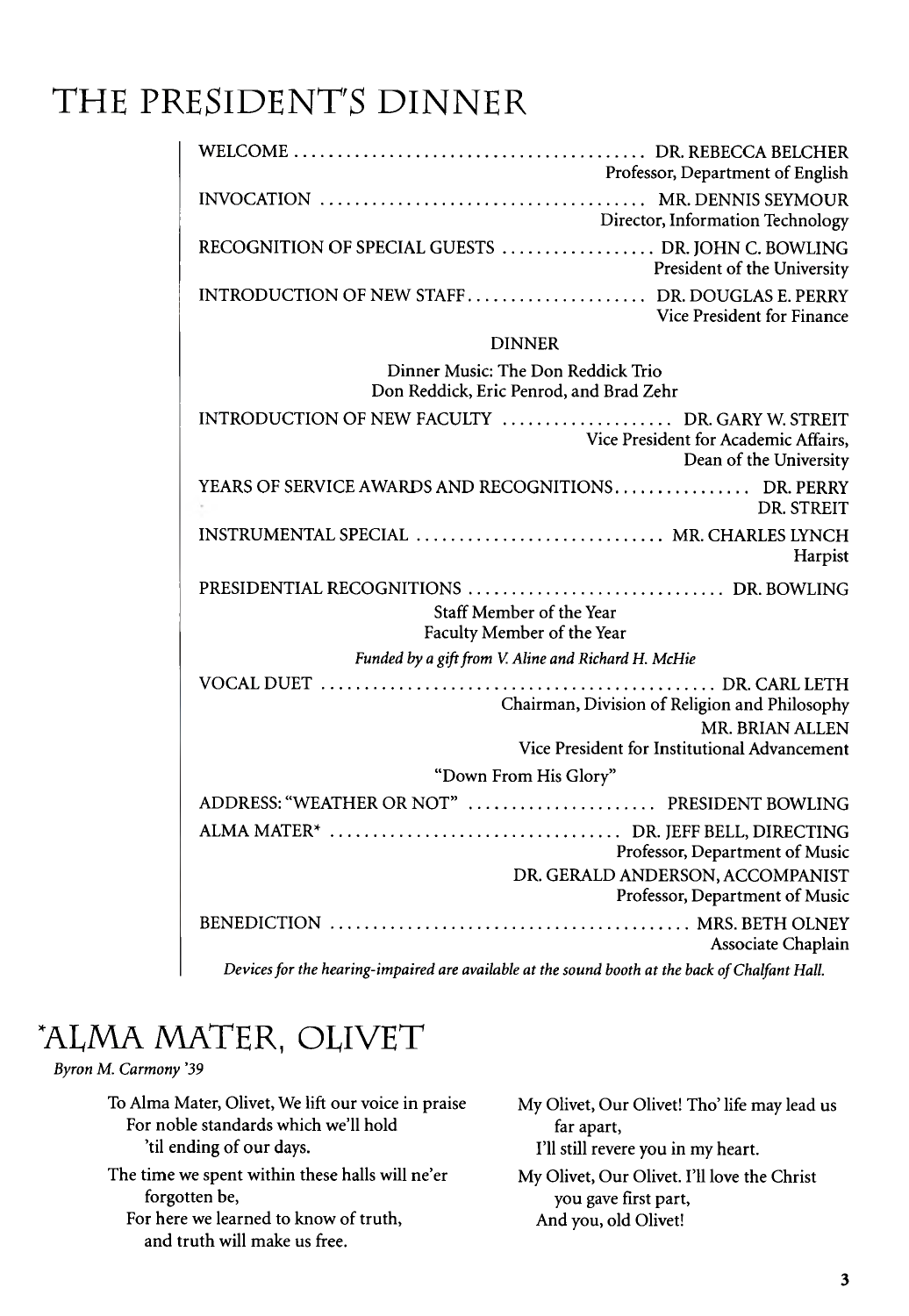#### PRESIDENT'S SPECIAL RECOGNITION

### 2004 FACULTY MEMBER OF THE YEAR

### **Carol Maxson**

Associate Dean, School of Graduate and Adult Studies



Peared in a family that did not place a<br>
value on education, Dr. Carol Maxson<br>
never planned to attend college —<br>
until her best friend began to talk about enrolleared in a family that did not place a value on education, Dr. Carol Maxson rever planned to attend college  $$ ing at a Christian college called Olivet Nazarene University. A small seed of vision was planted and, soon, Carol began to dream about Olivet.

"I called it my impossible dream," she shared, recalling how she had done everything possible to apply for assistance to attend Olivet, and had to trust the Lord for the rest.

The Lord was faithful, and a way was made for her to come to Bourbonnais that year.

An engagement led her away after her freshman year, but that was not the end of her Olivet story. Years later, Carol returned as an adult student and graduated with a bachelor's degree in 1988.

"My impossible dream finally came true," she said.

And that dream was still unfolding. Right before graduation, Carol learned of an opening in the Office of the Registrar. Carol was hired, and she enrolled at Olivet again — this time to pursue graduate studies. She earned a Master of Arts in Education degree in 1990.

In the years that followed, Carol worked in various offices across campus, but always felt a passion to work with adult students. So when she heard that the University was looking to fill some needs in the School of Graduate and Studies, she knew that was where she needed to be.

The rest is history.

Serving as the associate dean for the School of Graduate and Adult Studies since 2000, Carol oversees a staff that reaches nearly 2,700 stu dents — a number that continues to multiply.

In addition, she has led the growth of the School of Graduate and Adult Studies, as the University now offers 15 graduate and degree-completion programs.

She also has been instrumental in the opening of a new Rolling Meadows, Illinois, location for the School of Graduate and Adult Studies.

But in the midst of that unprecedented growth, Carol keeps her eyes on one thing.

"The heart of my job is to reflect the Olivet mission," explained Carol, who earned a doctorate in 2000. "As we grow, we have to maintain a balance as we deliver the whole package — the programs and services — without cutting out part of the mission."

The Rolling Meadows opening is "the tan gible example of what God has done with a program we have surrendered to Him. We are just His tools."

Carol is a testament to Olivet's mission. Her dreams have not only been realized in her own education and in the daily work of the School of Graduate and Adult Studies, but also in the lives of her children.

"1 never anticipated the education model I would become for my own three kids," she said. "The Lord took one degree and multiplied it into six: three for me and one for each of my three children."

Carol resides in Bourbonnais and attends College Church of the Nazarene.

Carol, for your 16 years of service, for your commitment to "Education With a Christian Purpose," and for your tremendous leadership, we salute you as the 2004 Faculty Member of the Year.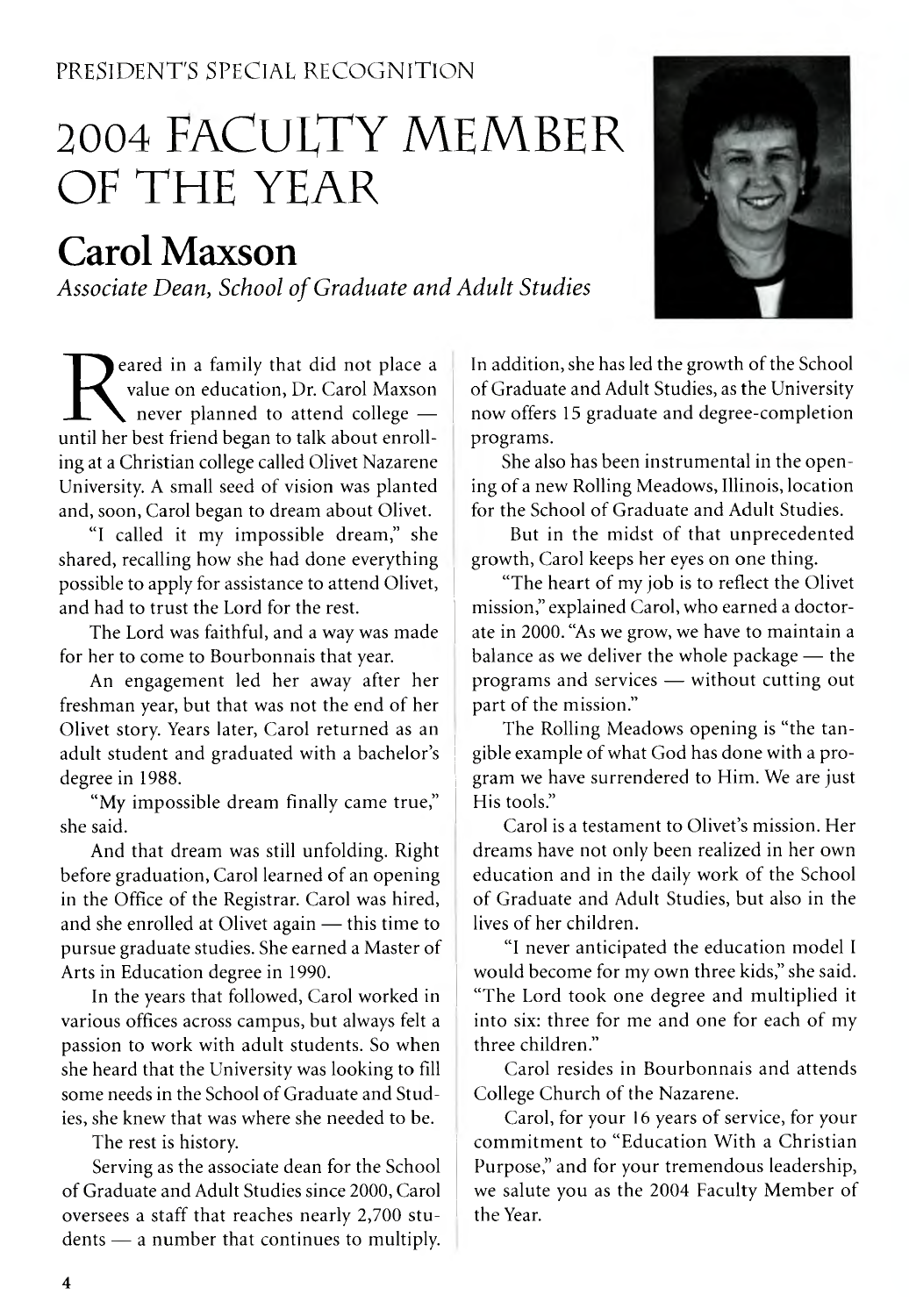#### PRESIDENT'S SPECIAL RECOGNITION

### 2004 STAFF MEMBER OF THE YEAR

### **Matt Whitis**

*Director of Physical Plant* 

**M** att Whitis never really had to decide what college to attend. Olivet Naza-<br>rene University was a way of life in the Whitis family. His grandparents, his parents, att Whitis never really had to decide what college to attend. Olivet Naza-**L** rene University was a way of life in the his aunts, his uncles, and his brother are all Olivetians.

"It wasn't even a question as to where I would go to college," he said. "I've been around Olivet my whole life."

As a student pursuing a major in Social Justice, Matt unknowingly laid the groundwork for his future while working for Olivet's Moving and Grounds Department. After graduation, he accepted a full-time position in that department and worked at Olivet for a year before leaving to work as a police officer - his lifetime ambition.

But that experience was just further preparation for what the Lord had planned for Matt. A few months later, he received a call to return to Olivet's Moving and Grounds Department. In 1996, he was promoted to director of public safety and served in that role until 2000, when he was named the director of physical plant.

"Once I left Olivet, I realized that it was exactly the place I wanted to be," he said.

In his current position, he and a dedicated staff oversee the maintenance of Olivet's 30 buildings and 220-acre campus.

"What we do is the first thing people notice," he said. "From landscaping to the upkeep of academic buildings ... we are the first impression."

But for Matt, it goes beyond mere upkeep. His job and the jobs of those who work with him are at the heart of Olivet's mission to provide the highest-quality "Education With a Christian Purpose." In the end, from making sure facilities and utilities are functional to managing parking

lots and mowing the lawn, Physical Plant is as vital to recruiting and retaining students and raising critical funds as any other office on campus.

"I am always telling my workers that their job is important," Matt said. "It may seem that they are doing the most mundane, monotonous job, but it is a part of a big deal.

"... I'm only as good as the people who work with me. I have a great staff and I work with an administration that understands the importance of Olivet's infrastructure."

Under Matt's leadership, the University has undertaken major projects. Most recently, the building on Main Street has been transformed into the new home of Shine.fm; Ludwig Center has been renovated to include new offices for student organizations as well as gathering places for students; Benner Library has been renovated to house the departments of Communication and Art; the first floor of Nesbitt Hall is now another alternative for student meals; and changes in Larsen Fine Arts Center have enhanced cam pus life and academics.

Add those items to events, including Chicago Bears Training Camp, and the daily work it takes to keep Olivet beautiful and running smoothly.

Today, Matt is just as important to Olivet's history as Olivet is to his family's history.

Matt resides in Bourbonnais with his wife, Amy, and their children, Hope, Hannah, and Luke. They attend Kankakee First Church of the Nazarene.

Matt, for your understanding of the importance of your work to Olivet's mission and for your steady leadership, we salute you as the 2004 Staff Member of the Year.

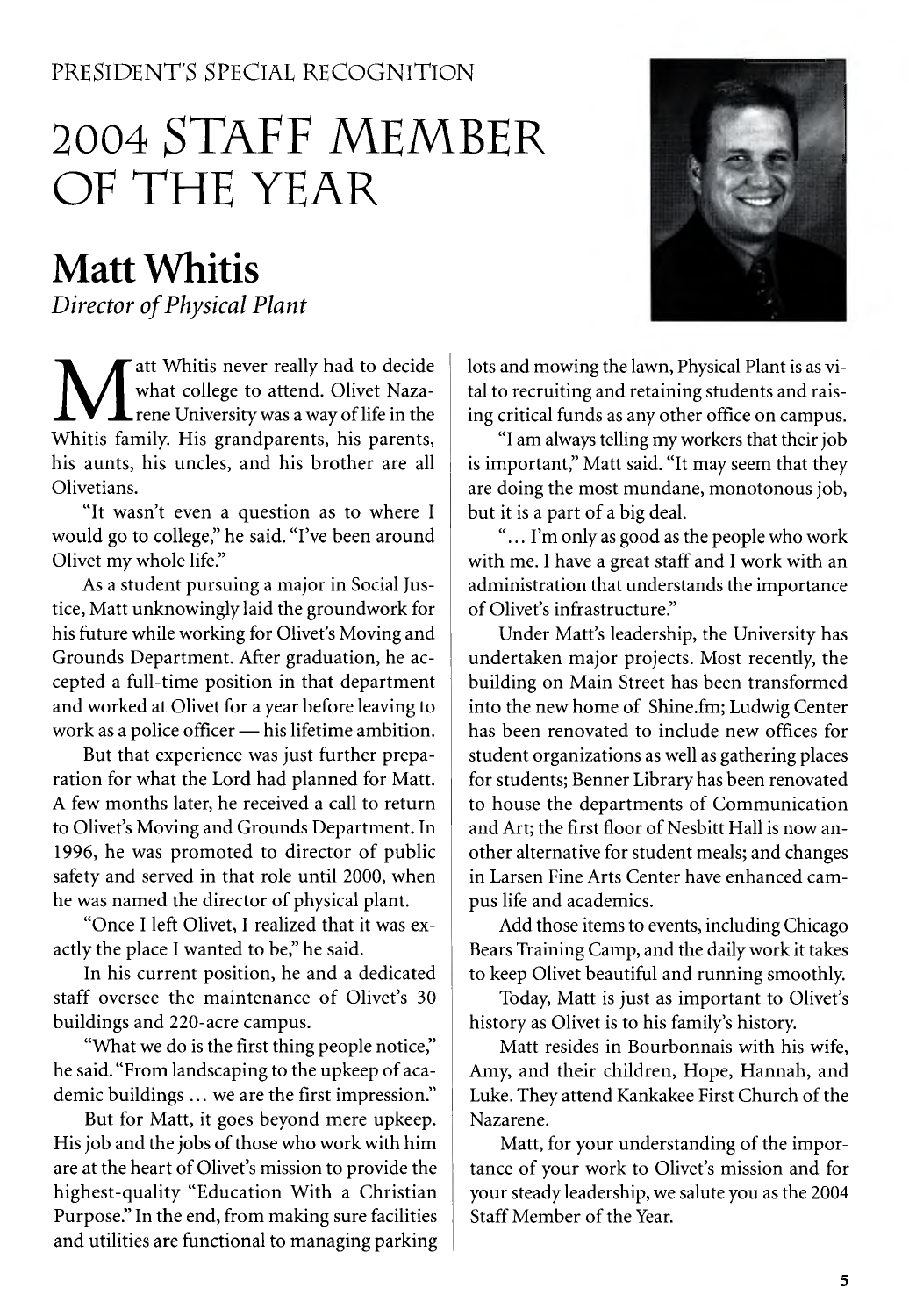# $NEW FACTUITY$  FOR 2004-2005

#### Charles Carrigan

Assistant Professor of Chemistry/ *Geology* B.S., 1996, Olivet Nazarene University M.S., 2000, Vanderbilt University Ph.D. candidate, University of Michigan

#### Scott Dombrowski

**Assistant Professor of Art** B.F.A., 1998, Savannah College of Art and Design M.F.A., 2003, Savannah College

of Art and Design

#### Tracy Hall

**Assistant Professor of Exercise and** *Sports Science* B.S., 2001, Olivet Nazarene University M.S., 2002, Indiana University

#### Kevin Lowery

**Assistant Professor of Religion** *(one-year appointment)* B.A., 1987, Frostburg State University M.Div., 1993, Asbury Theological Seminary Ph.D., 2004, University of Notre Dame

#### Kevin Mellish

**Assistant Professor of Religion** B.A., 1990, Olivet Nazarene University M.Div., 1995, Nazarene Theological Seminary Ph.D. candidate, Claremont Graduate

University

#### Rebecca Taylor

**Assistant Professor of Psychology** B.A., 1988, Olivet Nazarene University M.A., 1998, Olivet Nazarene University Ph.D. candidate, Capella University

### OTHER NEW FACULTY/ ADMINISTRATIVE APPOINTMENTS FOR 2004-2005 **Timothy Mercer**

#### Jonathan Bartling

*Assistant Professor, Division of Education/School of Graduate and Adult Studies* B.A., 1999, Olivet Nazarene University M.Ed., 2003, Indiana University

#### Mark Holcomb

**Assistant Professor of Religion** B.A., 1981, Olivet Nazarene University M.R.E., 1985, Nazarene Theological Seminary

#### Larry Huffman

*Director of Business Programs/School of Graduate and Adult Studies* B.S., 1969, Western Illinois University M.S., 1971, Western Illinois University Ph.D., 1974, University of Illinois

*Division of Religion* B.A., 1971, Olivet Nazarene University M.Div., 1975, Nazarene Theological Seminary M.A., 1991, Asbury Theological

Seminary

#### Linda Robinson

*Assistant Professor, Division of Education/School of Graduate and A dult Studies*

B.A., 1988, Governors State University M.A.E., 1999, Olivet Nazarene University

Ed.D., 2004, Trevecca Nazarene University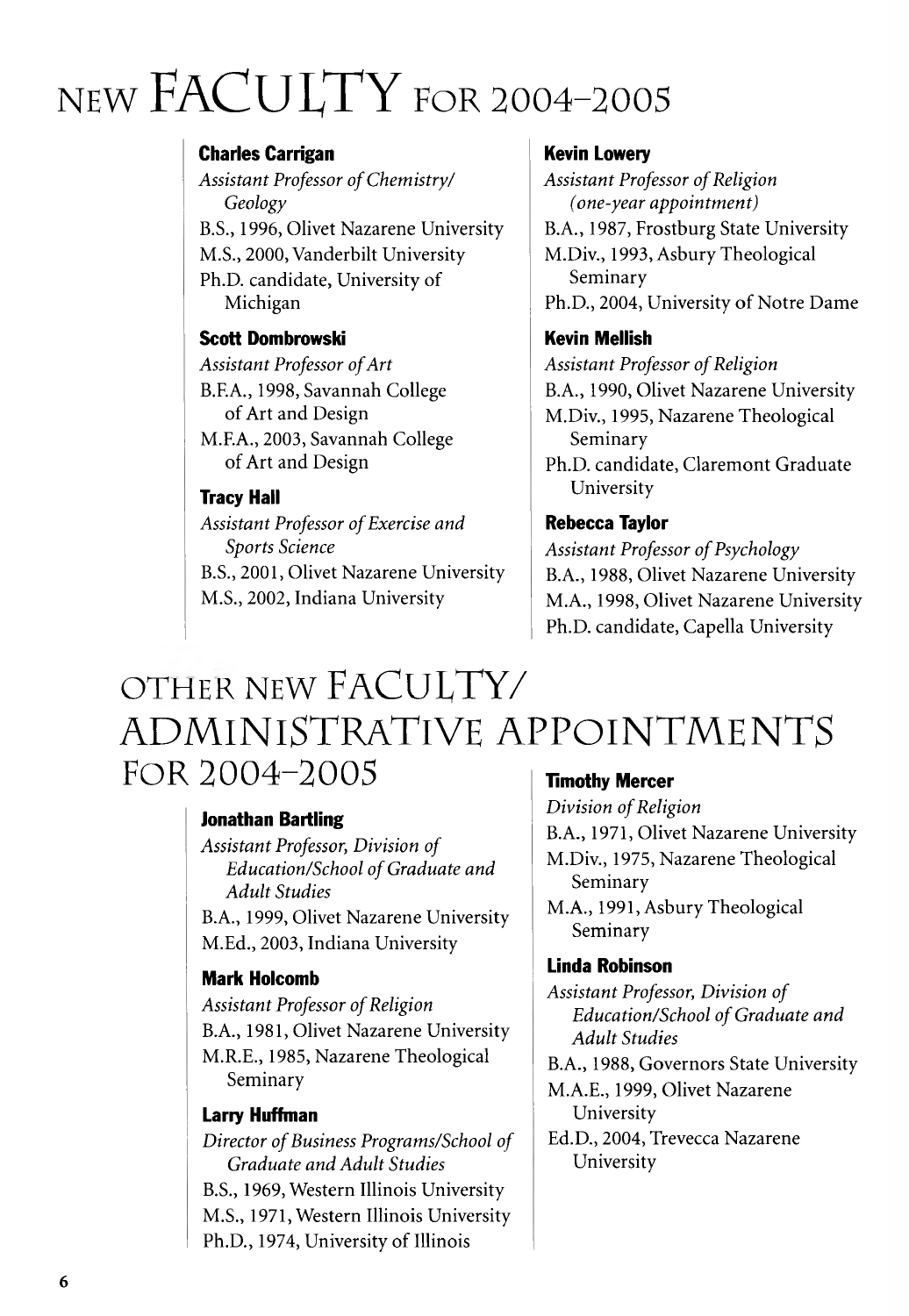#### Ryan Spittal

**Assistant Professor of Business/School** *o f Graduate and Adidt Studies* B.S., 1999, Olivet Nazarene University M.B.A., 2003, Olivet Nazarene University

#### James Upchurch

*Director of Academic Services* B.S., 1971, Olivet Nazarene University M.A., 1975, St. Xavier University C.A.S., 1979, Northern Illinois University Ed.D., 2000, Loyola University Chicago

### NEW STAFF FOR 2004-2005

Karen Alvarez-Hunt *Admissions*

Barbara Axmark *Media and Technical Support*

Corey Bell *M oving and Grounds*

Joan Bishop *Computer Center*

Eileen Boudreau *Student Accounts*

Michelle Brutlag *Financial Aid*

Patricia Campbell *Library*

Brenda Caudle **School of Graduate and** *Adidt Studies*

David Caudle *Senior Development Officer*

Gwen Cullins *School of Graduate and Adult Studies*

Virginia (Ginger) Finefield *Building Services*

Scott Garrison *Building Services*

Bernard Geraghty **School of Graduate** *and Adult Studies*

Robert Gibson *Resident Director, Hills Hall*

David Giove *Information Technology*

Michelle Greer *Financial Aid*

June Hacker *Financial Aid*

Katie Hakey *Building Services*

Andrew Hardie *Admissions*

Jeff LaFave *Admissions*

Randy Lasater *Carpentry Shop*

Andrea Lawrence **School of Graduate and** *Adult Studies*

Nicholas Lingo *Carpentry Shop* Craig Manes *Admissions*

Francisco Medina-Garcia *Building Services*

Jolene Mitchell *Accounting*

Mindy Norman *Building Services*

Maggy Panicker *Regional Office Assistant,* **School of Graduate** *and Adult Studies, Schaumburg Office*

Monique Perry *Marketing Communications*

John Perry *Admissions*

Tara Price *Information Technology*

Lukas Quanstrom *Admissions*

Conrad Raczkowski *Public Safety*

Dorinda Trovillion *Secretary, Division o f Religion*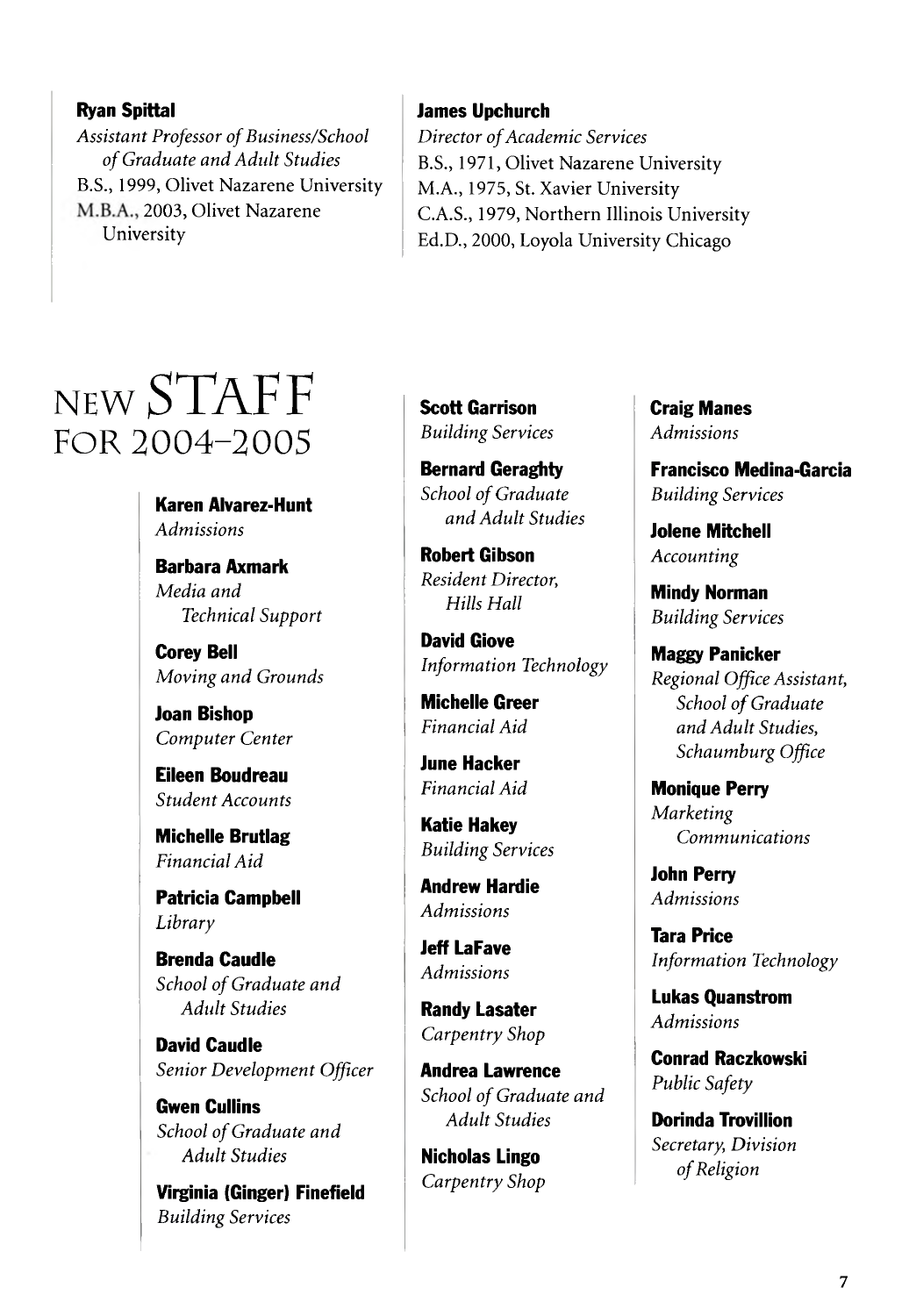### FACULTY AND STAFF RECOGNITIONS FOR 2004-03

#### T PUBLISHED  $\blacksquare$ . MATERIALS

#### Douglas Armstrong

"Q uaternary Trialkyl (Polyfluoroalkyl) Ammonium Salts Including Liquid Iodides." *Tetrahedron Letters* 44 (2003): 9367-9370. (Based on work with Dr. lean'ne Shreeve at University of Idaho in the summer of 2002.)

#### Mark Bishop

A Compassionate Ministry report was included in a World Mission 2004 DVD distributed by the Church of the Nazarene around the world.

#### Robert Branson

BOOK: Co-authored *Discovering the Old Testament,* published by Beacon Hill Press.

#### Gregg Chenoweth

ARTICLE: "Management by E-mail: eBoss or fBoss?" *B2B Illinois: The Business-to-Business Forum for Kankakee County* March 2004: 13.

#### Richard Colling

BOOK: *Random Designer: Created from Chaos To Connect with the Creator.* Browning Press, 2004.

#### Don Daake

ARTICLE: "Formal Data Use in Strategic Planning: An Organizational Field Experiment." *Journal of Managerial Issues* summer 2004 (co-written by David Dawley of the University of West Virginia and William P. Anthony of Florida State University).

ARTICLE: "Ask the Professor." *B2B Illinois: The Business-to-Business Forum* *for Kankakee County March 2004 and* April 2004.

#### Lisa Gassin

Enright, R.D., Gassin, E.A., & Knutson, J.A. "Waging peace through forgiveness education in Belfast, Northern Ireland: A review and proposal for mental health improvement of children." *Journal of Research in Education* 13 (2003): 51-61.

#### Paul Koch

BOOK REVIEW: A Declaration of Interde*pendence: W hy America Should Join the* World, by Will Hutton. Faith and Eco*nomics* spring 2004.

#### Karen Lea

ARTICLE: "Team-Building in a Middle School: A Case Study." *Eastern Education Journal* (2004).

#### Carl Leth

"Isaiah's Vision of the Messiah" in Adult Bible Fellowship, December 7-28,2003.

ARTICLE: "Significance, Consequences, and Hope" (Article of Faith 16). Holiness Today March 2004.

ARTICLE: "Ten Commandments - III. The Name of the Lord: Handle with Care." *Holiness Today* April 2004.

#### Stephen Lowe

ARTICLE: "Growing Up Hagen." *GOLF Magazine* August 2003: 156-60.

ARTICLE: "PGA in His Pocket." *LINKS Magazine* fuly/August 2003: 56-57.

ARTICLE: "Bobby Jones Comeback." *LINKS Magazine* April 2004: 33.

ARTICLE: "The 1896 U.S. Open." LINKS *Magazine* May/June 2004.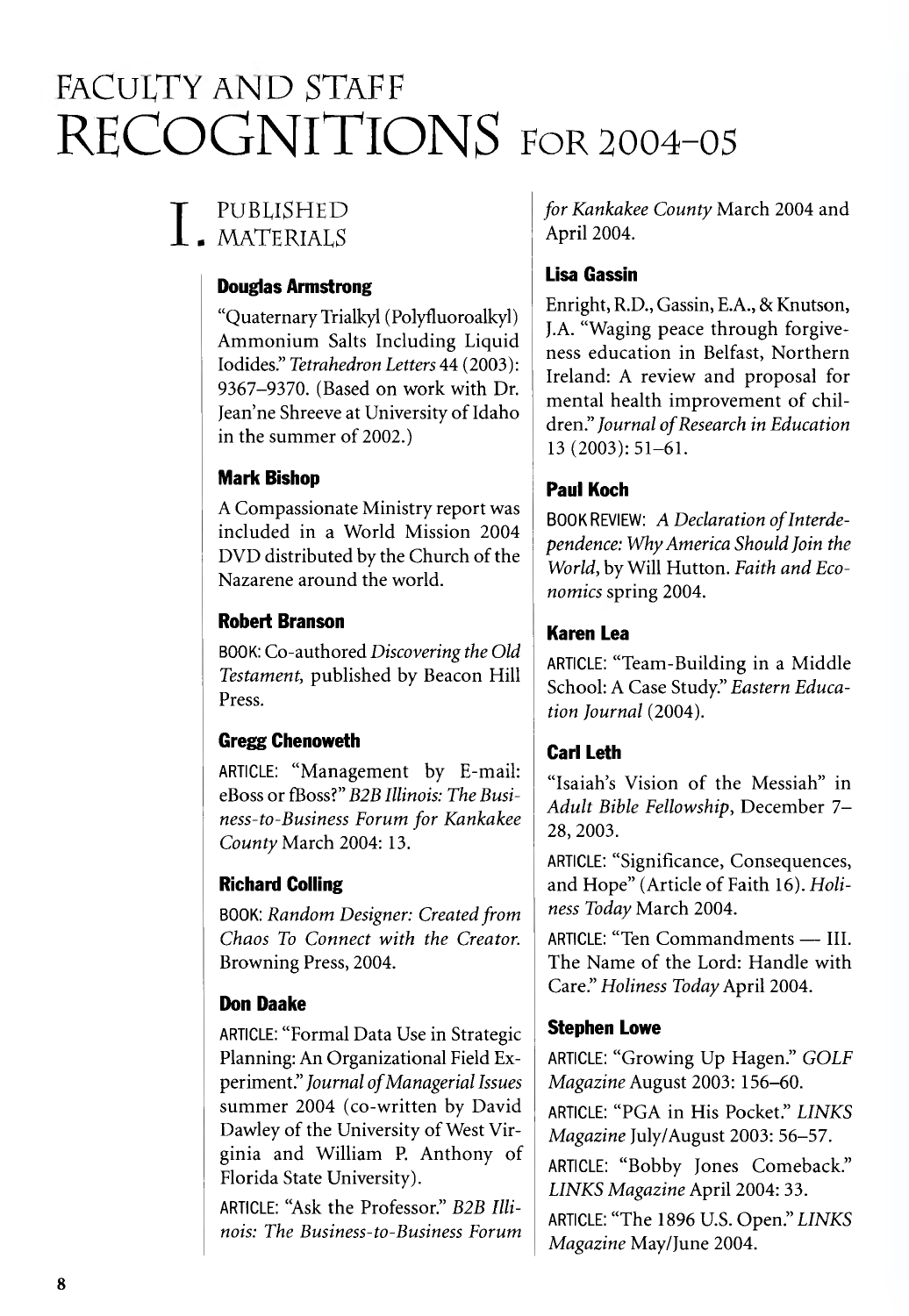ENTRIES: "Lee Elder," "John Shippen," "Bill Spiller," "Howard Wheeler," "Tiger Woods" in African Americans in Sports, New York: M.E. Sharpe, Inc., 2004.

BOOK REVIEW: Rev. of Golf and the American Country Club, by Richard Moss. International Journal of the History of Sport September 2003: 183-4.

#### **Constance Milton**

ARTICLES: "Response to Volker's column: Nursing theoretical frameworks -an ethic for nursing service." Nursing Science Quarterly 16 (2003): 212-213; "The American Nurses Association Code of Ethics: A reflection on the ethics of respect and dignity with nurse as expert." Nursing Science Quarterly 16 (2003): 301-304; "The ethics of personal integrity in leadership and mentorship: A nursing theoretical perspective." Nursing Science Quarterly 17  $(2004): 116 - 120.$ 

#### **David Van Heemst**

BOOK: Empowering the Poor: Why Justice Requires School Choice. Scarecrow Education, 2004.

#### **Sue Williams**

DEVOTIONAL: "Contentment Through Christ" in College Faith. Vol. 2.

#### PARTICIPATION IN II. PROFESSIONAL/SCHOLARLY ACTIVITIES. UNPUBLISHED PAPERS, RECITALS, TRAVEL

#### **Lynda Allen**

Served as a reviewer for McGraw Hill's Organizational Behavior, a recently published textbook.

#### **Gerald Anderson**

Performed on the "Chicago Sunday Evening Club" on WTTW/Channel 11, Chicago, August 23, 2003.

Participated in the piano dedication service at Noblesville (Indiana) First United Methodist Church, June 8, 2003.

Gave solo recital and taught piano master class at MidAmerica Nazarene University, October 13-14, 2003.

#### **Catherine Anstrom**

Served as president of the South Suburban Dietetic Association, 2003-2004.

#### **Douglas Armstrong**

Conducted research in the area of catalytic hydroamination of alkynes with Dr. Aaron Odom of Michigan State University, summer 2003.

Presented poster session, "Titanium Catalyses Based on Hydroamination of Alkynes in Heterocyclic Synthesis," based on research with Dr. Odom, at the 19th International Congress of Heterocyclic Chemistry, Colorado State University, August 2003.

#### **David Atkinson**

Traveled to Italy, Switzerland, Austria, and Germany for 25 days, July-August 2003.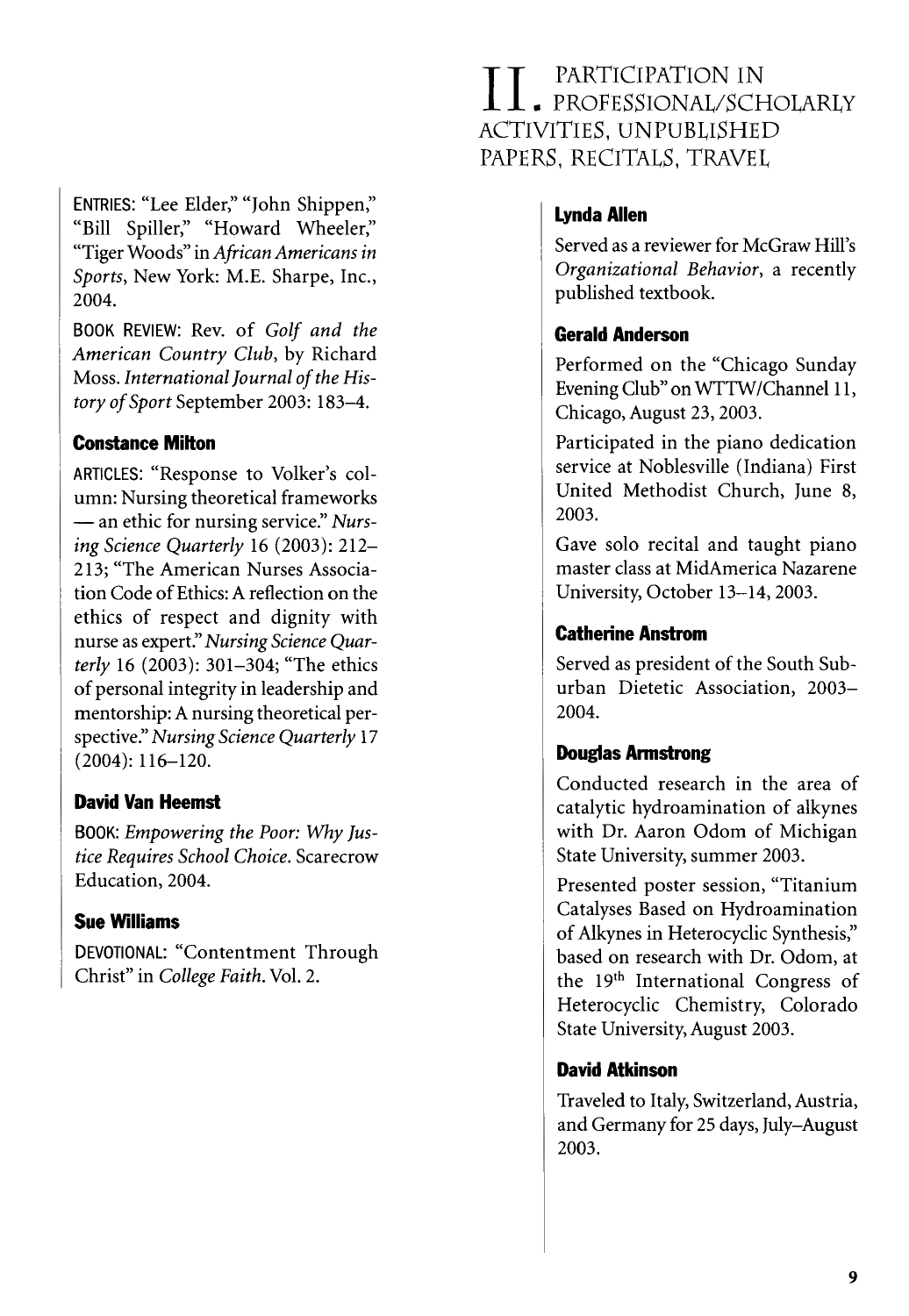$\prod$  , participation in professional/<br>unpublished papers, recitals, travel<br>— continued  $\bullet$  SCHOLARLY ACTIVITIES, UNPUBLISHED PAPERS, RECITALS, TRAVEL  $-$  CONTINUED

#### Karen Ball

Served as a faculty member at the American College of Musicians.

Judged National Piano Guild auditions in Central and Southern Illinois.

Gave a piano concert at Lansing South Church of the Nazarene, Lansing, Michigan.

#### Catherine Bareiss

Serves as the head of the CS-SDI national committee.

Chaired the 2004 CCSC:MW conference and led the ACCA-CS faculty discussion. Wrote two grant proposals for the National Science Foundation.

#### Rebecca Belcher

Presented "The Interactive Literature Classroom" at the Midwest Modern Language Association Annual Convention, Chicago, November 2003.

Presented paper, "Faulkner, Fitzgerald, and Film," at the Tennessee Philological Association meeting, Columbia, Tennessee, February 2004.

#### Ray Bower

Awarded a certificate from the Association of Nazarene Sociologists and Researchers recognizing his work in mentoring Kerry Maiolo as she conducted her award-winning research and received the Harold Young Research Award, March 2004.

Served as moderator at the American College Counseling Association Student Symposium at the University of St. Francis.

#### Kathryn Boyens

Presented book review of *The DaVinci* Code at the Flossmoor Book Club, March 2004. Served as a co-panelist for "A View from the Director's Chair" at the Association of Christian Librarians Conference, June 2004.

#### Robert Branson

Co-hosted Midwest Region Society of Biblical Literature, American School of Oriental Research, and American Oriental Society meetings held at Olivet.

#### Stephen Brown

Served as a referee for articles for publication in Teaching Children Mathematics, the National Council of Teachers of Mathematics journal.

#### Deborah Bruley

Received Outstanding Dissertation Award from the End of Life and Palliative Care Research Section of the Midwest Nursing Research Society.

Presented two papers, "Quality of Life Trajectories of Terminally 111 Elders" and "What Does Quality of Life Mean to Cancer Patients at the End of Life?" at the Midwest Nursing Research Society's Annual Research Conference, St. Louis, Missouri, February 2004.

Presented dissertation research at Sigma Theta Tau International Kappa Sigma Chapter's annual research program, March 2004.

Gave speech, "Evidence-Based Practice: A Call for Excellence," at the Sigma Theta Tau International Kappa Sigma Chapter's induction ceremony, May 2004.

#### Gregg Chenoweth

Assembled and prepared a Missions in Action team to conduct 20 hours of seminars at a multinational conference in Africa, May 2004.

Presented research, "Communication During Organizational Innovation: Relgious Order for For-Profit Workers," Miami, Florida, November 2003.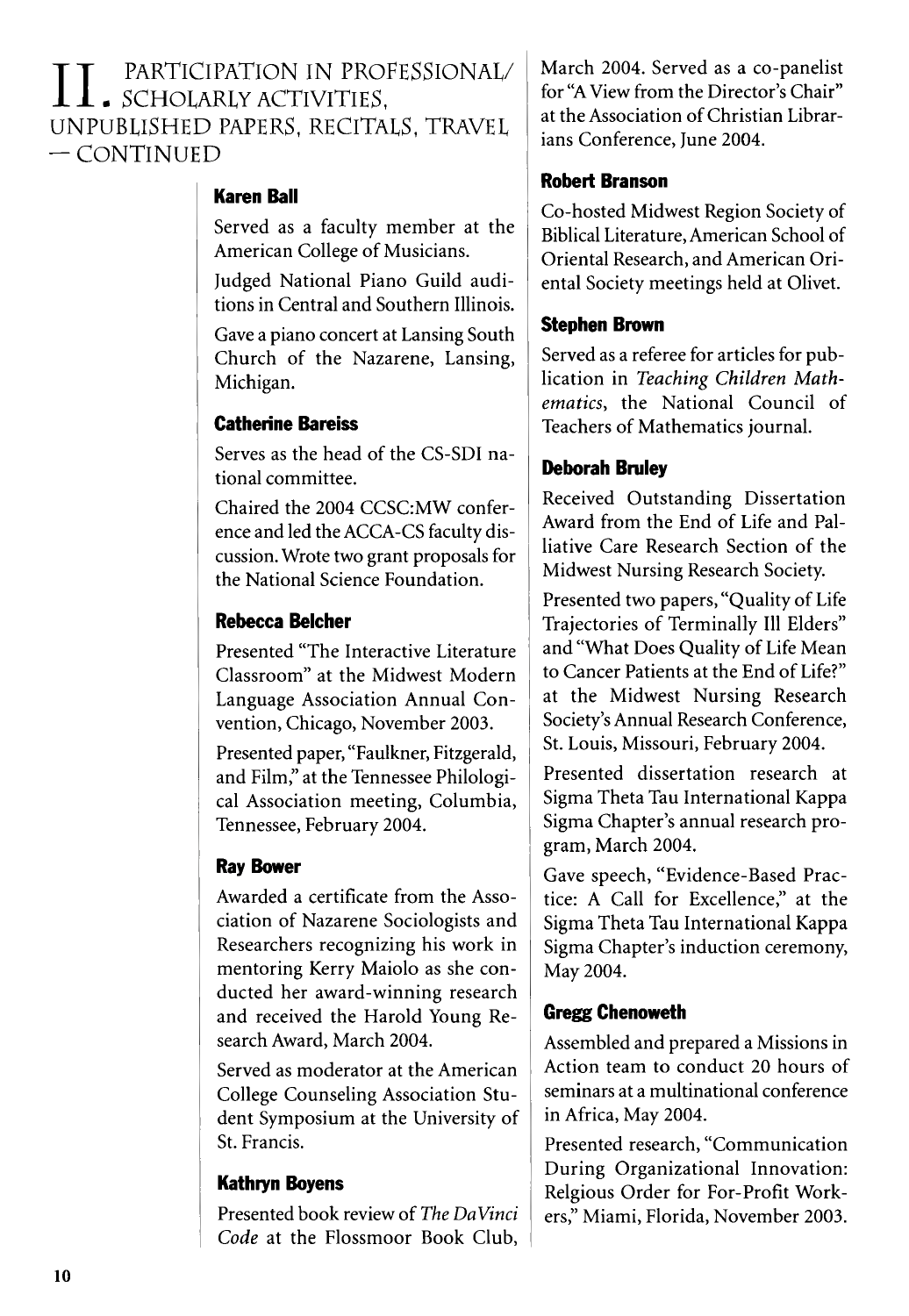Earned short-course certification by the National Communication Association to teach Introduction to Public Relations and Public Relations Writing.

Served as faculty editor of B2B Illinois: The Business-to-Business Forum for Kankakee County.

#### **Jerry Cohagan**

Co-authored a play, Sweet River County, which is still currently in repertory by the performing troupe Mad Dogs & Englishmen.

Keynote speaker/performer at Worship Arts Conference in Overland Park, Kansas.

#### **Don Daake**

Contributed as expert to two articles in The Daily Journal: "Dealing with Difficult Employees" and "Jobless Recovery," written by Robyn Monaghan.

Presented "CBFA Membership Study 2003," at the Annual Christian Business Faculty Association Conference, Virginia Beach, Virginia, October 2003.

Named a course technology reviewer for 10 chapters of Applied Excel Course, published by Thompson Publications of Boston.

#### **Ron Dalton**

Presented "Biblical Scholarship and Pastoral Ministry" at the Great Lakes Region of the Society of Biblical Literature Annual Meeting.

#### **Joan Dean**

Taught a Christian education course in Mandeville, Jamaica, for the Decentralized Theological Studies program at Caribbean Nazarene Bible College, summer 2004.

#### **William Dean**

Presented lecture, "Crisis in Islam," at

the International Students Banquet of Rotary International.

#### **Mary Ada Dillinger**

Researched and prepared "Charles Frederick Hendricker Olivet Nazarene University Alumni" document enabling the establishment of the Lydia Hendricker Roat Scholarship Fund.

#### **Larry Ferren**

Served as president for the Midwestern Association of Chemistry Teachers of Liberal Arts Colleges.

#### **Juliene Forrestal**

Presented "The Interactive Literature Classroom" at the Midwest Modern Language Association Annual Convention, Chicago, November 2003.

Delivered sermon, "Barriers to Belief," at Manteno United Methodist Church, July 13, 2003.

#### **Lisa Gassin**

Named an honorary scholar at the University of Wisconsin-Madison from September 2003-June 2004 to assist with grant- and research-writing for forgiveness education projects in Milwaukee, Wisconsin, and Belfast, Northern Ireland.

Presented a one-day continuing education course for human service professionals, "Understanding and Integrating the Dynamic of Forgiveness," sponsored by the Chicago Christian Counseling Center, March 2004.

Presented a two-day continuing education workshop for human service professionals, "Anger, Psychopathology, and Forgiveness," sponsored by the Institute for the Psychological Sciences, Bethesda, Maryland.

Taught three graduate-level minicourses at the Institute of Psychology and Psychotherapy at the Russian Academy of Science's Institute of Psy-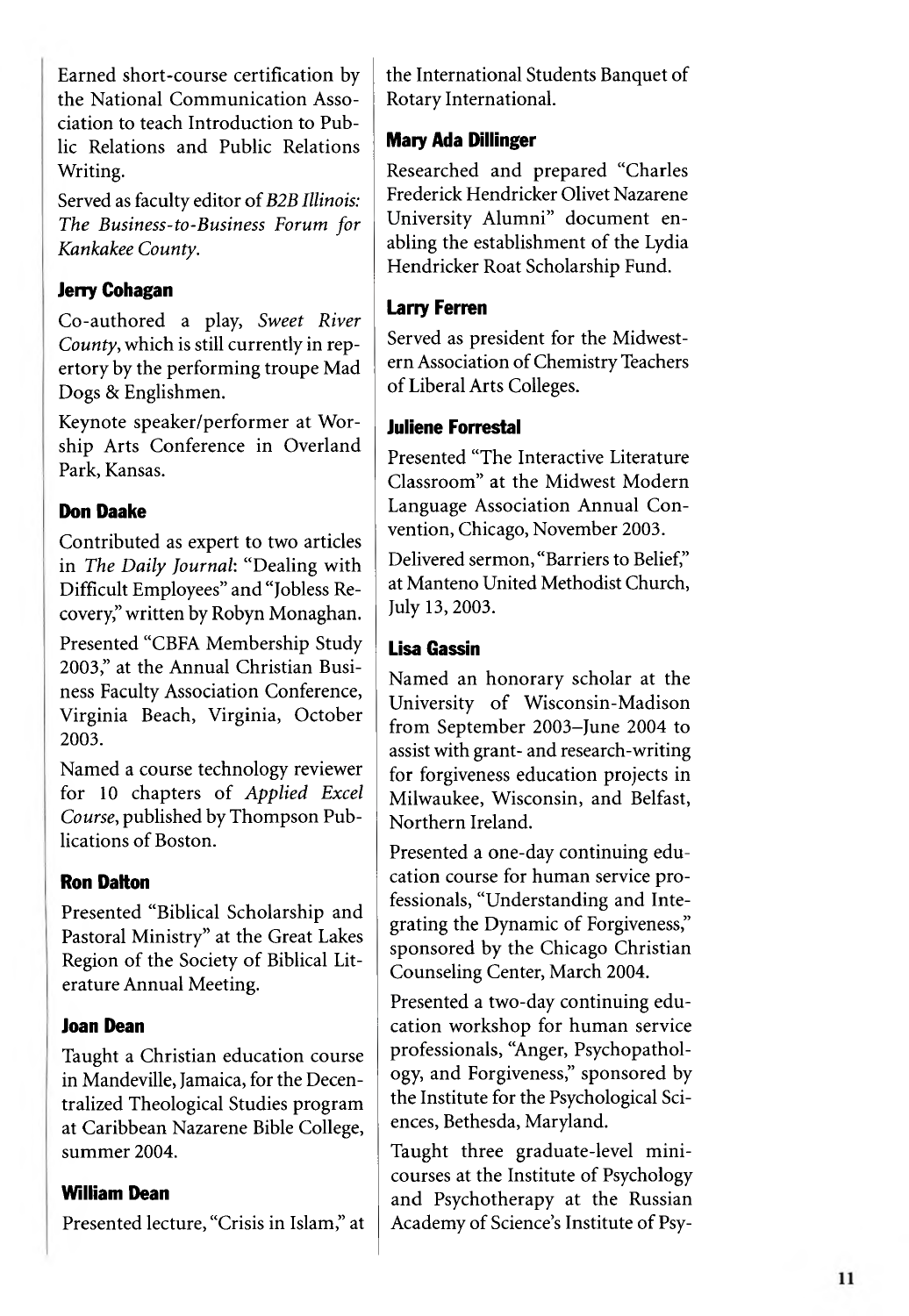#### $\prod_{\text{UNP}}$  PARTICIPATION IN PROFESSIONAL/ . SCHOLARLY ACTIVITIES, UNPUBLISHED PAPERS, RECITALS, TRAVEL  $-$  CONTINUED

chology (Moscow): Development in Middle Adulthood, December 2003; Development in Older Adulthood, June 2004; and Psychology of Forgiveness, June 2004.

#### Ralph Goodwin

Served as faculty sponsor for a sum mer 2003 missions trip to Zambia.

Presented "HIV-AIDS and Its Impact on Sub-Saharan Africa" at the YMCA Prayer Breakfast, December 2003.

#### William Greiner

Reviewed and critiqued the entire text and digital media of Prentice Hall's History of Art.

Created a second mural for Riverside Medical Center, summer 2003.

Exhibiting original watercolors at Riverview Gallery and Peoria Art Guild, and on the Web for the first time.

#### Chris Harman

Served as a panel member for "Conference for the Development of Athletic Training Programs at Historically Black Colleges and Universities" at the National Athletic Trainers'Association Annual Symposium, June 2003.

Presented "Athletic Training Professional Development" to Illinois high school academic counselors, Olivet, March 2004.

#### Dale Hathaway

Appointed table leader for an advanced-placement calculus reading in Fort Collins, Colorado, June 2004.

Reviewed article, "Streaks and a Generalized Fibonacci Sequence," for the *College Mathematics Journal*, summer 2003.

#### **Janice Hockensmith**

Presented workshops: "Successful International Social Work Education Programs" at the 21st Annual Baccalaureate Social Work Education Conference, Reno, Nevada, October 2003, and "There Just Aren't Enough Hours in the Day — Physical, Emotional, and Spiritual Self-Care Issues for the Caregiver" at the Alzheimer's Association Greater Illinois Chapter's Sixth Annual Educational Workshop for Families and Caregivers, Joliet, Illinois, March 2004.

#### Ralph Hodge

Presented "Basket Out of Bounds: 34 Series and Coaching of Last-Second Situations" at the Illinois Basketball Coaches Association Fall Clinic.

#### Randal Johnson

Led a 15-day trip to Costa Rica with 17 Olivet students, summer 2003.

#### **Gary Koch**

Presented results of a prototype study, "Bullying," at both the Kankakee chapter of the Illinois Counseling Association (ICA) and the 2003 ICA Conference.

Presented "Synergistic Learning: Using Peer Observation in a Cohort Environment" at the North Central Association for Counselor Education and Supervision conference.

Presented "Self-Care in the Helping Profession" at South Central Community Services, Inc., for members of the STRIVE program.

#### Paul Koch

Presented paper, "Biblical Hope and the Dismal (?) Science," at the Scripture and the Disciplines Conference, Wheaton College, Wheaton, Illinois, May 2004.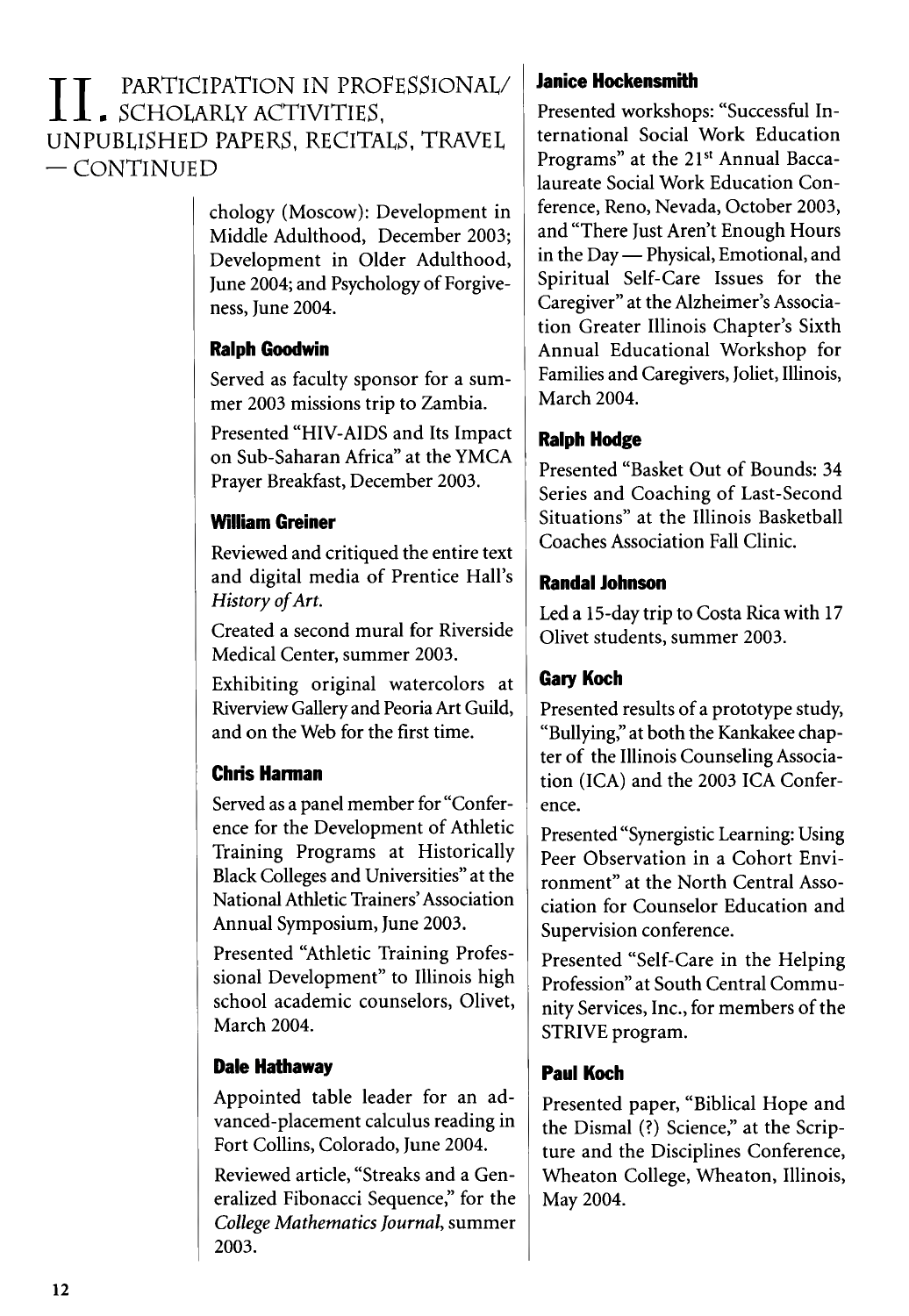#### **Michael LaReau**

Elected district chair of the Calumet (South Suburban) District of the National Association of Social Workers.

#### **Karen Lea**

Served as treasurer of the Illinois Association for Teacher Education in Private Colleges and as president of the Nazarene Association of Colleges.

#### **Carl Leth**

Facilitator of the denominational Theological Dialogue, Kansas City, Missouri, April 25-27, 2004.

#### **Gregory Long**

Along with students, conducted summer research, "The Effects of Cadmium on Alkaline Phosphatase" and "The Effects of Cadmium on Protein Conformation and Cleavage," funded by the Elbert Pence and Fanny Boyce Undergraduate Summer Research Experience award.

#### **Barbara Martinez**

Chaired an evaluation team for modern languages programs for the Illinois State Board of Education.

Served as a member of an evaluation team for foreign language programs for the Illinois State Board of Education.

Presented paper, "Diverse Parenting," at The University of Akron.

#### **Shirlee McGuire**

Helped organize a session for the Midwest Modern Language Association Annual Convention addressing diversity in the classroom. The session addressed plugging into multiple intelligences in the literature classroom.

Received one of 12 appointments for Council for Christian Colleges and Universities faculty study tour of China, May 2004.

Member of committee for Sigma Tau Delta, an international English honor society.

#### **Constance Milton**

Presented paper, "Postdoctoral Inquiry and Other Projects," at the 11<sup>th</sup> International Colloquium on Human Becoming featuring qualitative research and practice, Loyola University Chicago Niehoff School of Nursing, September 2003.

Presented paper, "The Ethics of Mentorship and Partnerships: A Model for Graduate Nursing Education," at the American Association of Colleges of Nursing Master's Education Conference, Scottsdale, Arizona, February 2004.

Presented poster session, "Making a Promise: Ethical Implications for Quality of Life," at the Symposium of the International Society for Quality of Life Research, Boston, Massachusetts, **Iune 2004.** 

Awarded a postdoctoral research fellowship at the United Health Network, Toronto, Ontario, Canada.

Regular contributing editor for ethical issues, Nursing Science Quarterly.

Serves as a referee panel member for manuscript review, Nursing Science Quarterly. Serves as a manuscript reviewer for Scandinavian Journal of Caring Sciences.

#### Kashama Mulamba

Presented paper, "The (Inter)Active Literature Classroom: Using Virtual Classroom or Chat Room in a Literature Course," at the Midwest Modern Language Association Annual Convention, Chicago, November 2003.

Speaker for MAEN: "Mariam Ba's So Longer A Letter in the Context of African Literature."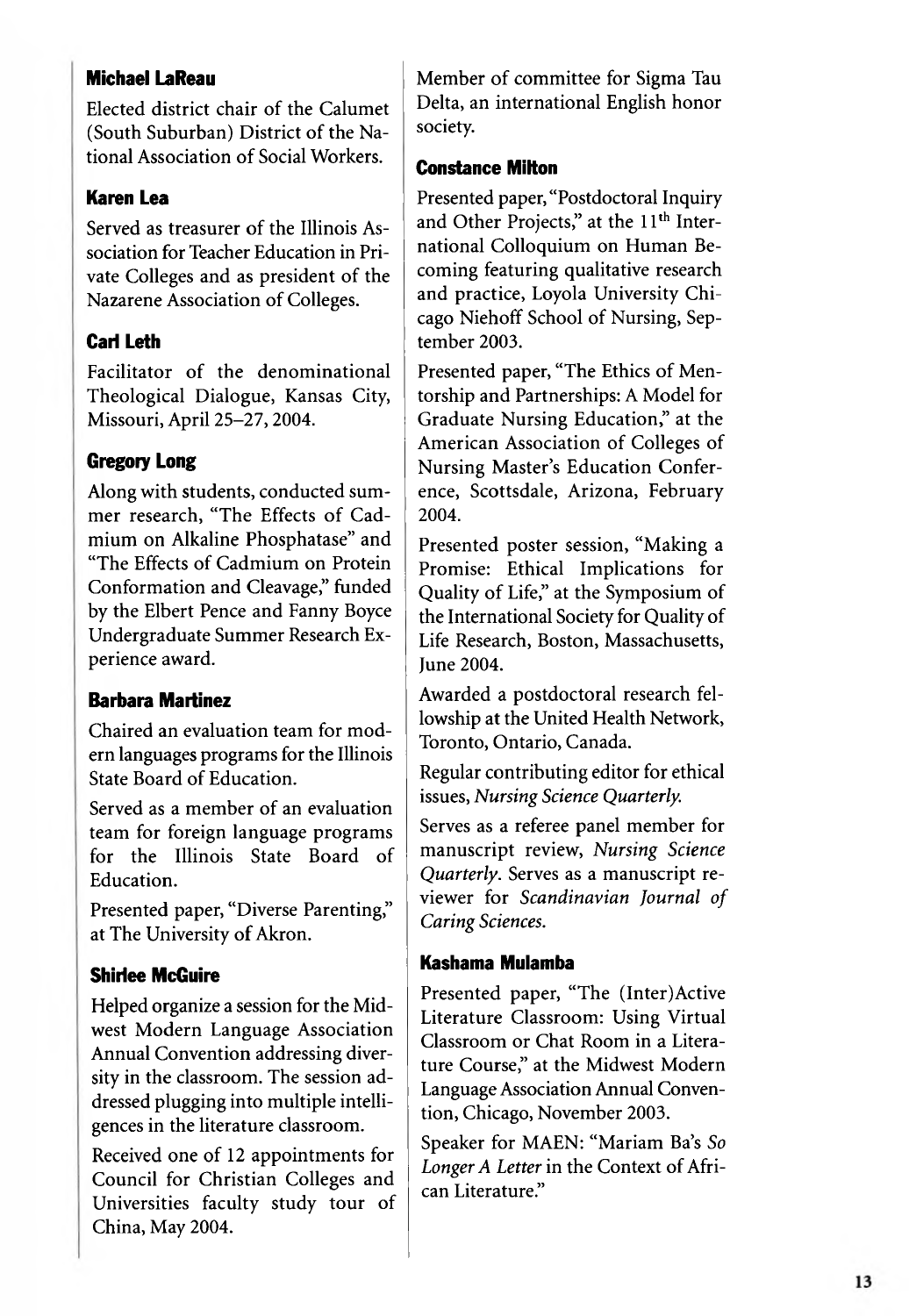] ] \_ PARTICIPATION IN PROFESSIONAL/<br>UNPUBLISHED PAPERS, RECITALS, TRAVEL<br>— CONTINUED . SCHOLARLY ACTIVITIES, UNPUBLISHED PAPERS, RECITALS, TRAVEL  $-$  CONTINUED

#### **Timothy Nelson**

Conducted organ workshops at Olivet and Roosevelt University, June 15-16, 2004.

Performed organ recitals at First Church of the Nazarene, Danville, Illinois, June 29, 2003, and Immanuel Baptist Church, Kankakee, Illinois, November 23,2003.

Served as the organist for a performance of Haydn's *Creation,* Greenville College, April 25,2004.

#### Ivor Newsham

Chaired Higher Learning Commission (HLC) accrediting/evaluation teams to Columbia University, October 6-7, 2003, and to the American Public University System, October 27-29, 2003, for focused visits.

Served as a member of the HLC eligibility process review for God's Bible School and College and the HLC accreditation review committee for two institutions.

Served as a consultant to Nazarene Bible College for HLC eligibility process review.

#### Kent Olney

Gave keynote address, "Rev. Philip Hasenstab and His 50 Years at The Chicago Mission for the Deaf," at the 110<sup>th</sup> Anniversary Celebration of Deaf Ministry in the United Methodist Church, October 18, 2003.

#### Max Reams

Presented workshop on techniques in premarital and marital counseling at PALCON, Olivet and Mt. Vernon Nazarene University.

#### Don Reddick

Served as guest conductor at the Association of Christian Schools International (ASCI) Music Festival, Judson College, March 2004.

#### Fran Reed

Chaired the Illinois Teacher Education Division (ITED) Council for Exceptional Children Conference, June 2004.

Served as state president for ITED.

#### Diane Richardson

Served as president of the District I Board for the Illinois Association of Family and Consumer Sciences, 2003-2004.

#### Brock Schroeder

Presented paper, "27 March 2003 Park Forest Meteor," at the Great Lakes Planetarium Association Annual Meeting, Cleveland, Ohio, October 2003.

#### Joseph Schroeder

Participated in a workshop, "How To Engineer Engineering Education," sponsored by the National Science Foundation and Bucknell University at Bucknell, July 2003.

#### Sara Spruce

Presented "Best Practices in Literacy for Teacher Educators" at the Bradley Rotary Club, in Bradley, Illinois, December 10, 2003, and "Write On! Exemplary Teaching Practices in Field Experience Classrooms" at the American Association of Colleges of Teacher Education Conference, Chicago, Illinois, February 9,2004, and the Illinois Reading Council Conference, Springfield, Illinois, March 19, 2004.

#### Gary Streit

Chaired Council for Christian Colleges and Universities Task Force on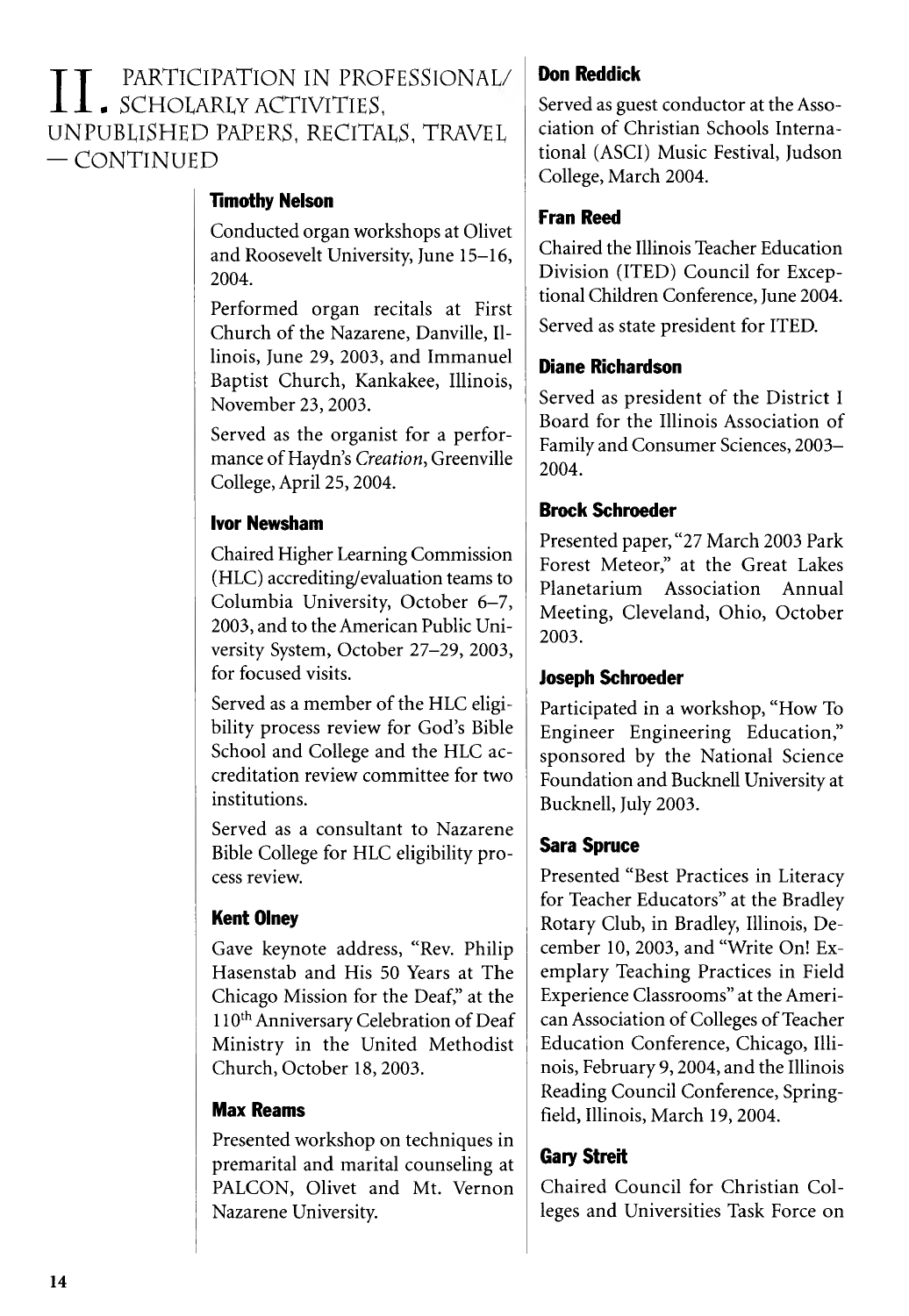Journalism Semester in Washington, D.C.

Chaired comprehensive visits for North Central Association's Higher Learning Commission (HLC) to Ottawa University in Kansas and Singapore and Davenport University in Grand Rapids, Michigan.

Served as a member of the Institutional Actions Council (of the HLC).

Served as speaker for Kiwanis Club, the American Association of Colleges for Teacher Education's Nazarene Council meeting, and the Illinois Private College Teacher Education Council in Springfield, Illinois.

Chaired the Nazarene Academic Dean's Affinity Group.

Served as a member of a task force to develop the Global Faculty Initiative for the Church of the Nazarene's International Board of Higher Education.

#### Maria Streit

Presented "Assessing Dispositions of Student Teachers: Reflection, Performance Assessment, and Portfolio Development" at the American Association of Colleges for Teacher Education Conference, Chicago, Illinois, February 2004.

#### Jasmine Vaughan

Served as a co-panelist for "Preparing To Launch or Change Your Career and Keeping a Professional Portfolio" at the Association of Christian Librarians Conference, June 2004.

#### Larry Vail

Directed a student in the first-ever research project for the Division of Natural Sciences, in collaboration with Olivet's Information Technology Department, summer 2004. The student will build and experiment with Beowulf Cluster computing.

#### Judith Whitis

Served as one of three coordinators for Olivet's North Central Association self-study report.

Presented "Our Goodly Heritage" at Olivet's Academic Convocation, September 2003.

Consulted with Circleville Bible College for its Higher Learning Commission report; will serve as editor of Circleville's self-study report.

#### Brenda Williams

Named NAIA Region VII Coach of the Year and CCAC Coach of the Year.

Served as vice president for Volleyball NCCAA and on the USA Volleyball Board of Directors.

Conducted a volleyball clinic at King Middle School in Kankakee, Illinois.

#### Mark Williams

Presented workshop on budgeting and financial management at the "Removing the Shackles" seminar at Medaryville Correctional Institute, October 2003.

#### Sue Williams

Co-sponsored an Olivet student trip to England for literature and intercultural credit, December-January 2004.

#### David Wine

Led seminar, "Savoring Those M&Ms: Balancing Marriage and Ministry," at the Church of the Nazarene's PALCON, May 2004.

#### Norma Wood

Chaired two accreditation teams for the Commission on Collegiate Nursing Education (CCNE) at Westminster College, Salt Lake City, Utah, November 2003, and Sage College in Albany, New York, February 2004.

Served as a consultant for Lakeview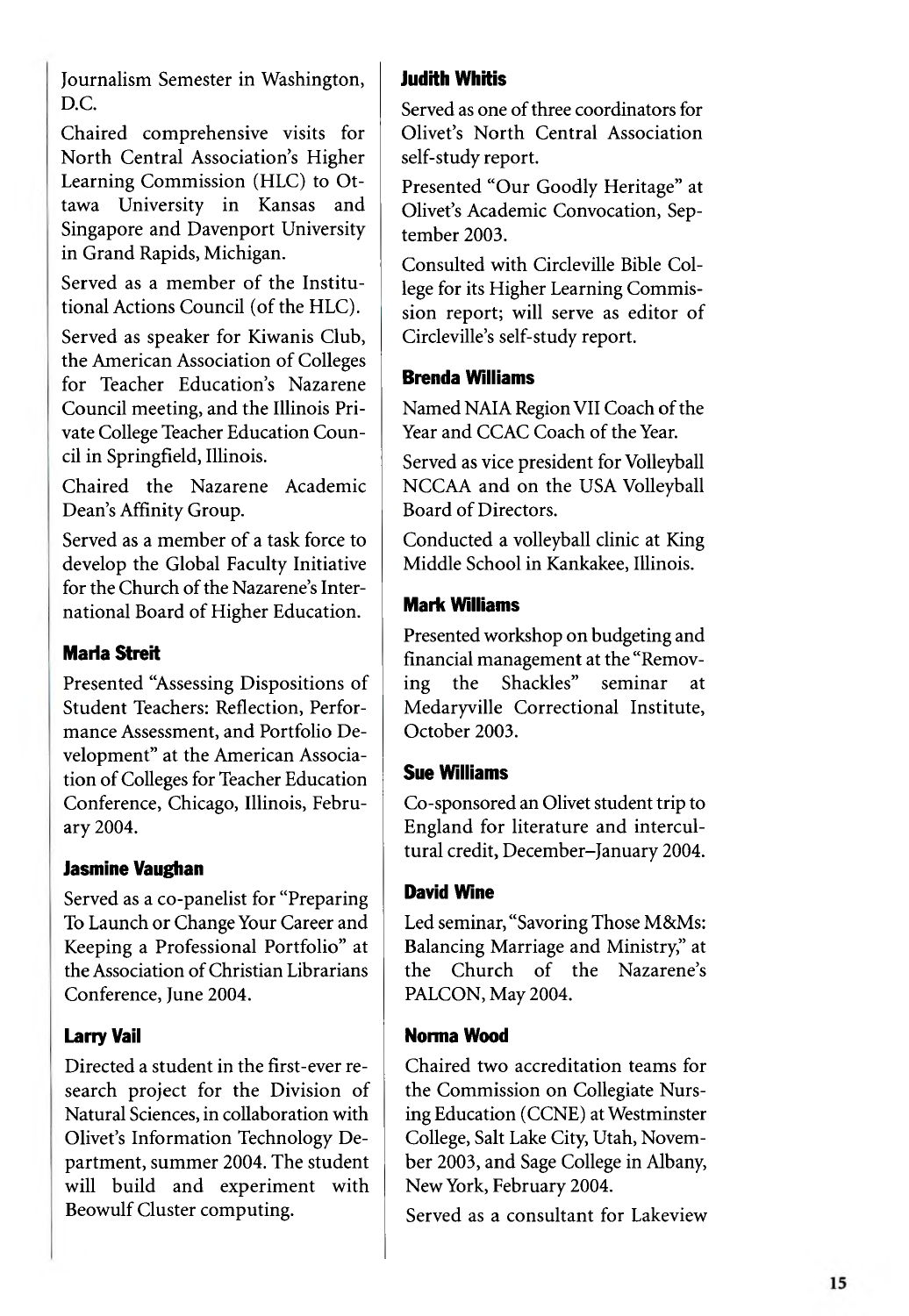#### **II L** PARTICIPATION IN<br>SCHOLARLY ACTIVITIES,<br>UNPURUSHED PAPERS . PROFESSIONAL/ SCHOLARLY ACTIVITIES, UNPUBLISHED PAPERS, RECITALS, TRAVEL — **CONTINUED**

College of Nursing in Danville, Illinois, in the preparation of documents for accreditation by CCNE.

#### Neal Woodruff

Presented "Music as Social Salve: Valuing Music in Education" to Phi Delta Lambda members at Olivet's 2003 Homecoming.

Served as music director/orchestra conductor for Olivet's presentation of *Pirates of Penzance*.

Led church music seminar for the Wisconsin District Church of the Nazarene.

### $\prod$  ,  $\begin{array}{c}\text{ADVANCED}\ \text{DEGREES EA}\end{array}$  Martha Dalton . DEGREES EARNED

Martha Dalton M.Mus., Roosevelt University

Jeffery Enfield M.A., Olivet Nazarene University

Beth Patrick-Trippel Ed.D., Nova Southeastern University

#### PERSONAL  $\blacksquare$  RECOGNITIONS AND SERVICE TO COMMUNITY

#### Gerald Anderson

Served as a judge for the Mendelssohn Club Auditions, Rockford, Illinois, February 28, 2004, and the Kankakee Valley Symphony Piano Competition Finals, March 6, 2004.

#### Mary Anderson

Elected to the board of directors for Zonta Club of Kankakee; also serving as vice chair of the membership committee.

Served as vice chair of the Technology Committee for the Illinois Small College Placement Association.

#### Catherine Anstrom

Served on the board of the Bourbonnais branch of Gentiva Health Services, a home-care agency.

#### David Atkinson

Served as president of the Kankakee Valley Audubon Society.

#### Karen Ball

Served as a judge for the Mendelssohn Club Piano Competitions.

Served as a clinician for Kankakee Valley Piano Camp.

#### Rebecca Belcher

Volunteered for the American Cancer Society.

Served as a member of LeVasseur Elementary School's Professional Development Committee.

#### Mark Bishop

Performed in the Kankakee Valley Theatre Association's production of Joseph and the Amazing Technicolor *Dreamcoat,* spring 2004.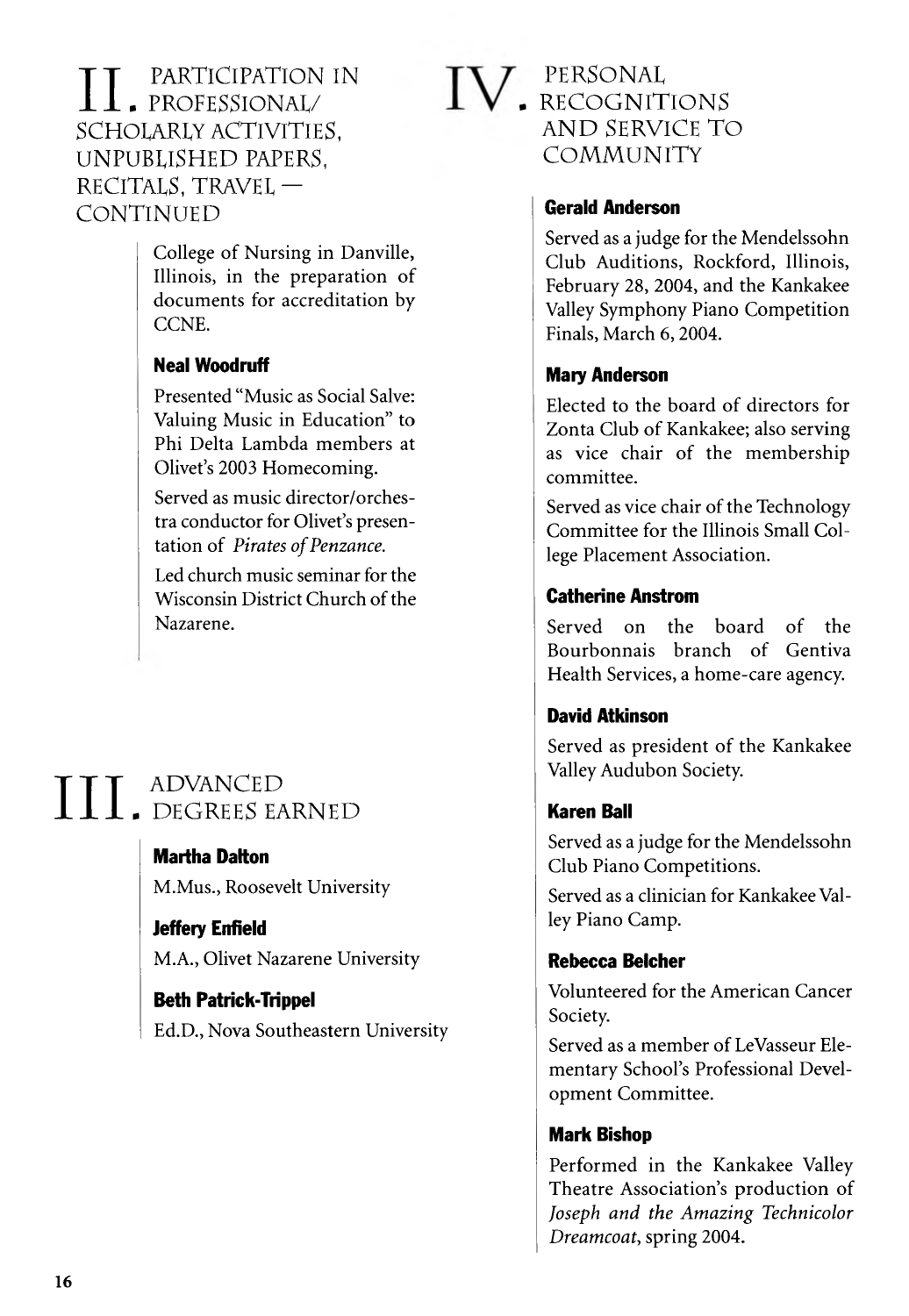Spoke about careers in television at Bradley Public Library, March 2004.

#### Ray Bower

Received the 2004 Richard M. Jones Faculty Award for Teaching Excellence, May 2004.

#### Parcel Brady

Served as a member of the board of directors and as executive director of the CRAFT organization.

#### Stephen Brown

Together with Dan Green, wrote questions for the Reed-Custer High School Invitational Mathematics Contest, January 2004.

Judged the Reed-Custer High School Invitational Mathematics Contest, Beecher High School Invitational Math Contest, and River Valley Math Contest.

Served as a co-captain with Greg Long on the Christmas in April Student House No. 21 project, April 2004.

#### Gregg Chenoweth

Gave a presentation on Asia to the fifth-grade class at Alan Shepard School, October 2003.

#### Jerry Cohagan

Shot a new commercial for Grasshopper Lawnmowers, which began airing in spring 2004.

#### Don Daake

Served on the board of Kankakee River Valley Chamber of Commerce.

Served as a member of the Hopkins Park Steering Committee for Team Illinois.

#### Susan Draine

Attained rank of lieutenant colonel in the U.S. Air Force.

#### Diane Fox

Served as acting president of the Kankakee Area Library Association and as vice president of the Bourbonnais Public Library District Board of Trustees.

#### Franklin Garton

Served as secretary of The American Red Cross Kankakee County Chapter Board of Directors and Executive Committee.

#### Dwight Ginn

Served as a co-house captain for a Christmas in April home improvement project, April 2004.

#### Michelle Greer

Elected to the Illinois Association of Financial Aid Administrators (ILASFAA) Board, serving as the Northern Regional Coordinator.

Served as a member of the ILASFAA Research Committee and the Financial Aid Awareness Month Committee.

Selected to participate in the ILASFAA Leadership Development Retreat, a joint event between Illinois and Wisconsin.

#### Janice Hockensmith

Member of the School of Social Work Alumni Board at the University of Illinois.

Served as vice president of the Kankakee County Training Center for the Disabled Board of Directors.

Member of the Center Against Sexual Assault Board of Directors.

#### Ralph Hodge

Inducted into the Illinois Basketball Coaches Association Hall of Fame, April 2004.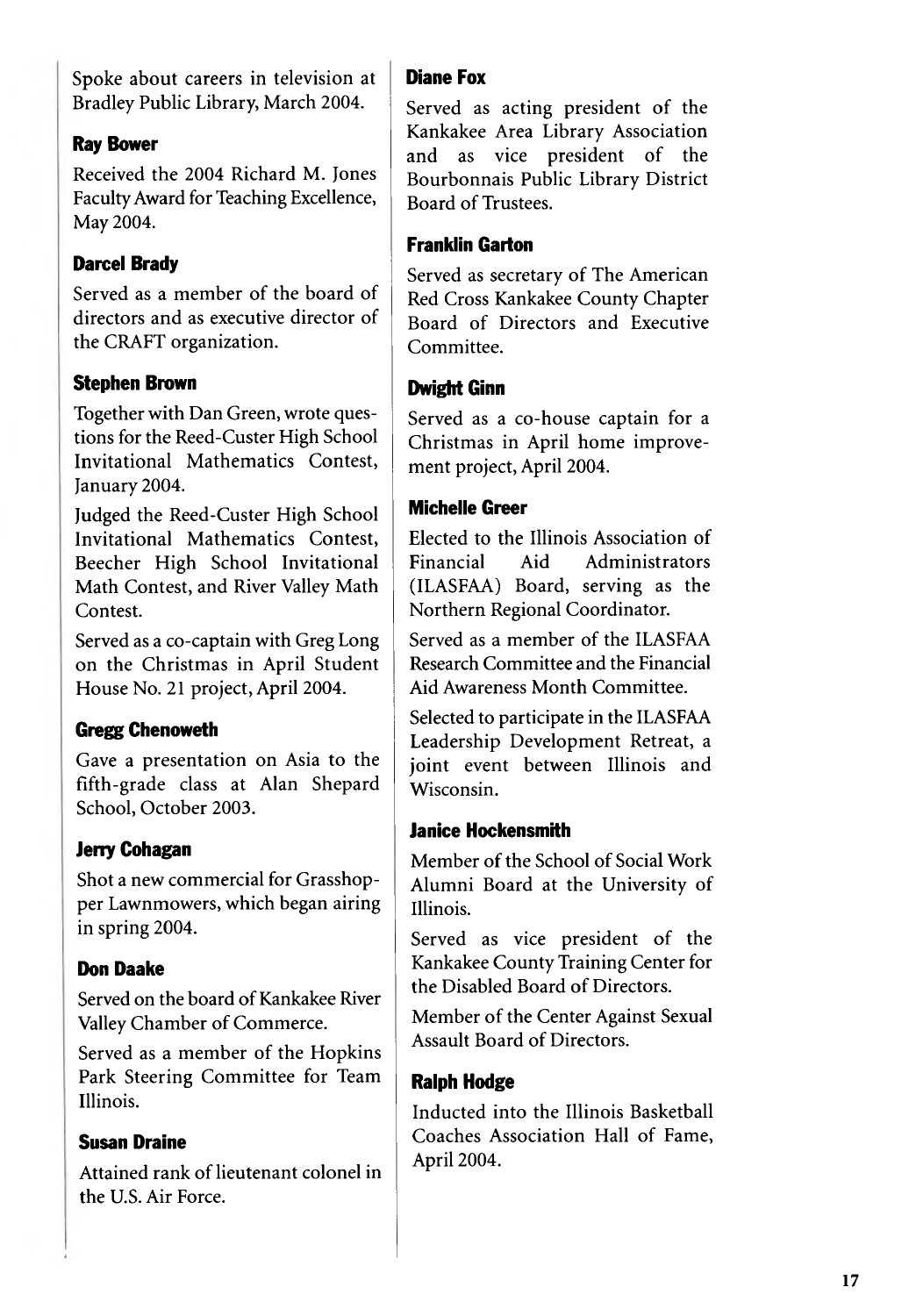### $V$  , personalrecognitions<br>In and service to community  $-$  CONTINUED

#### Larry Huffman

Received Alumni Recognition Award from Western Illinois University.

Appointed to the board of Oakside Corporation, Riverside Health Services.

Served on Riverside Medical Center Foundation Board.

Worked on YMCA Sustaining Membership Drive.

#### Gary Koch

Presented "How To Cope with the Pain of a Chronic Disease" for the Kankakee Arthritis Foundation.

#### Jay Martinson

Traveled to China to pick up Lucy.

#### Neal McMullian

Served as a member of the Kankakee Valley Symphony Orchestra and Kankakee Municipal Band.

#### **Timothy Nelson**

Served as a judge for the Kankakee Valley Music Teacher's Association Summer Camp Scholarship Competition, May 1,2004.

#### Kent Olney

Delivered the Momence High School Baccalaureate Service address, "Be a Daniel," May 2004.

#### Dale Oswalt

Served as a consultant for the Pem broke School District.

#### Fran Reed

Served as a member of the Kankakee County United Way Board.

#### Glen Rewerts

Named the recipient of Bradley-Bourbonnais Chamber of Commerce's Perry Award.

#### Diane Richardson

Named 2003-2004 Faculty Member of the Year.

#### Dianne Schaafsma

Served as Momence CUSD #1 board president and as a member of the Scholarship, Technology and Finance committees.

Served as a member of the board of Hospice of Kankakee Valley and as a member of Hospice's Finance Committee.

Served as a member of Provena St. Mary's Hospital's Planned Giving Committee and as treasurer of the Community Alliance.

#### Jeff Schimmelpfennig

Served as a member of Community Alliance for the Bradley-Bourbonnais Community High School building project.

Served as a manager for Bradley-Bourbonnais Little League, as a Minor League All-Star coach and as a Bourbonnais Park District Youth Basketball coach.

#### Joseph Schroeder

Served as faculty adviser for Team Olivet Mini-Baja at the Society of Automotive Engineers' Midwest Mini-Baja event, june 2003.

#### Heather Shaner

Served as a member of the Kankakee-Area YMCA Marketing Team.

#### Sara Spruce

Served as a member of the Kankakee Community School District 111 Gifted Advisory Council.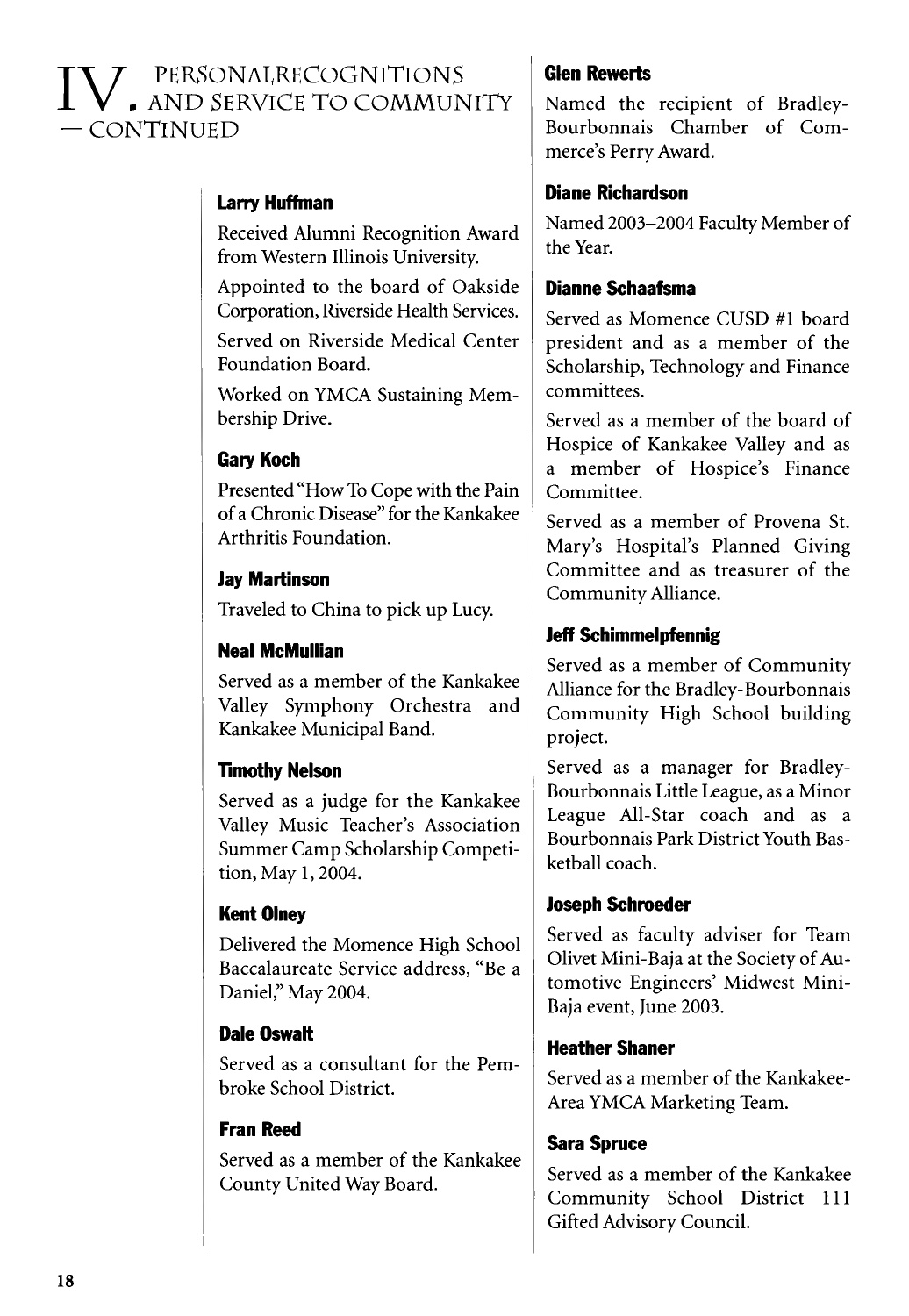#### **Brad Thomas**

Named the recipient of the 2003 Bourbonnais Auxiliary Police Officers Volunteer of the Year award.

#### Larry Vail

Received the 2003 Richard M. Jones Award for Teaching Excellence.

Served as co-leader for first-ever departmental Missions in Action (MIA) Work & Witness trip to Nazarene Seminary in San Jose, Costa Rica, to help with network and administration and application management.

#### Connie Walker

Chaired the Zonta Club team in the YMCA Service Club Olympics.

#### Sue Williams

Served as a member of the Local Professional Development Committee for Alan Shepard School, Bourbonnais.

#### Neal Woodruff

Served as a guest choral clinician for the Kan-Wil Conference and River Valley Conference.

Served as a member of the Kankakee Valley Symphony Orchestra Board Artistic Liaison Committee.

RE COGNITION - FOR YEARS OF SERVICE

#### *Faculty Staff*

25 YEARS

Franklin Garton Ralph Hodge Shirlee McGuire Sara Spruce

#### 20 YEARS

Linda Davison Susan Draine

#### IS YEARS

Paul Dillinger Dale Hathaway Frances Reed Jeffrey Schimmelpfennig Walter "Woody" Webb

#### 10 YEARS

William Bray Brian Parker Elizabeth Patrick Trippel Mark Williams

#### 5 YEARS

Catherine Anstrom Jonathan Bartling Elliot Johnson Karen Lea

#### 30 YEARS

Mary Margaret Reed

#### 25 YEARS

Mary Anderson John Mongerson

#### 20 YEARS

Sharon James Frances Penrod

#### 15 YEARS

D. Ray Bellomy David Pickering

#### 10 YEARS

Jeffery Enfield Derek Ferris Patricia Forquer Michael Mangino Matthew Whitis Susan Wolff

#### 5 YEARS

William Bahr Garnett Begley M. Sue Bishir Rosetta Jewell Ann Hugo Carol Lang Meda Long Bruce McAndrews Jean Milton Thane Moore Victoria Newsome Katrina Simmons Rebecca Williams Julie Zehr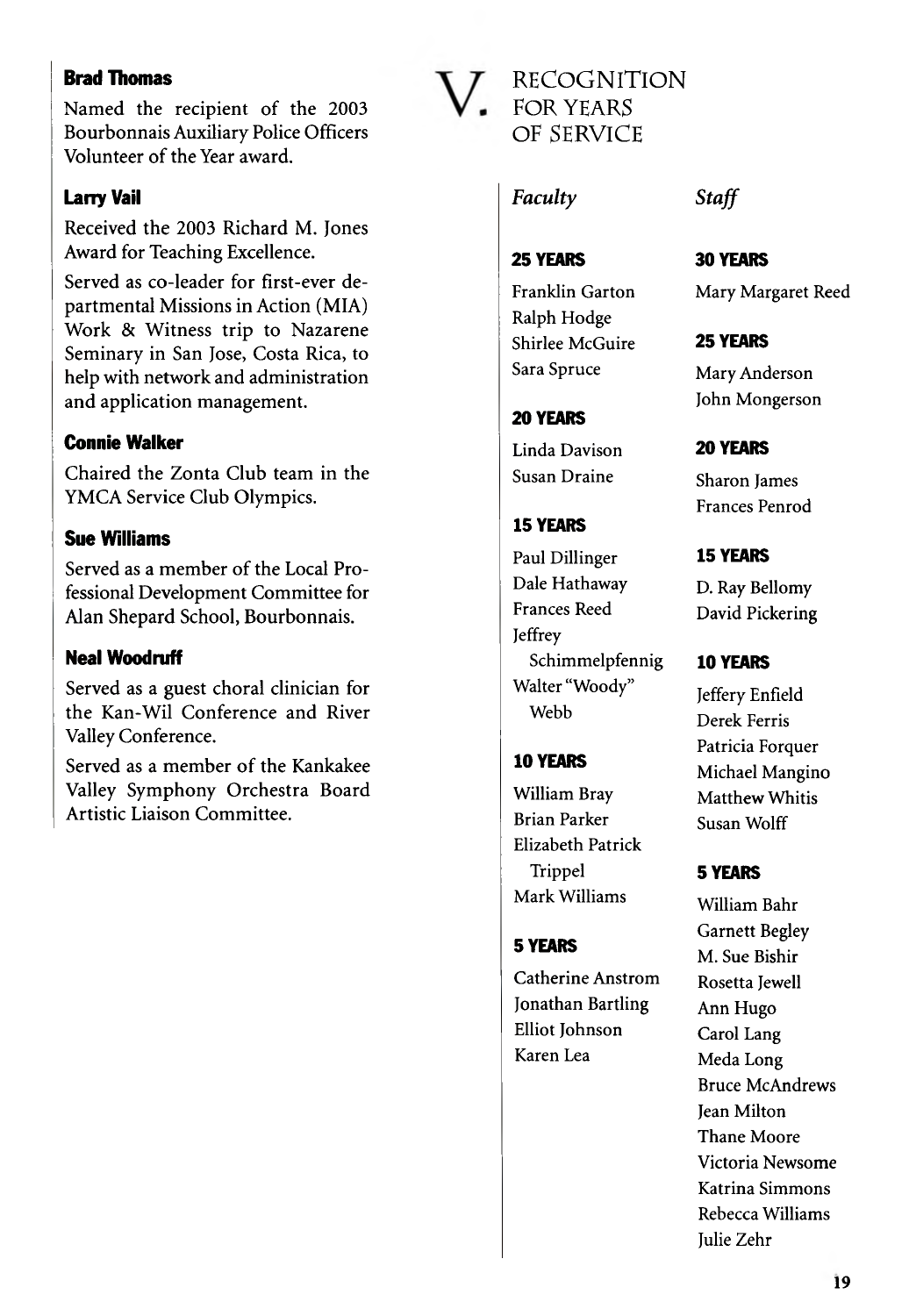### FaCuLTy/STaFF MEMBER OF THE YEAR 1954-2003

#### **2003**

Dr. Diane Richardson Mr. Dan Ferris

2002 Dr. Sara Spruce Rev. Walter "Woody" Webb

2001

Professor Amy Golyshko Mrs. Mary Anderson

**2000** Dr. Richard Colling Mr. Brian Allen

**1999** Dr. Judith Whitis Mr. Wendy Parsons

**1998** Mrs. Kathy Boyens Mrs. Phyllis Harris

**1997** Mr. Larry Watson Mr. Gary Griffin

**19%** Professor Mike LaReau Mrs. Betty Elliott

**1995** Dr. Henry L. Smith Mr. David J. Pickering

**1994** Dr. Randal D. Johnson Mr. Darrell W. Bellomy

**1993** Rev. William Foote Mrs. Joyce Muhm

**1992** Professor Charlotte Keck Mr. Donald Keck

**1991** Dr. Harlow Hopkins Mrs. Mary Gates

**1990**

Mr. Allan Wiens Mrs. Thelma Collins

**1989** Dr. Gerald Anderson Mrs. Connie Skinner

**1988** Mr. Frank Garton Mr. Dennis Seymour

**1987** Mr. Don Toland Mr. Jim Knight

**1986** Dr. Gary Streit Mr. Doug Perry

**1985** Dr. William Ellwanger Rev. John Mongerson

**1984** Dr. Harry Westfall Mr. Phil Richardson

**1983** Dr. Carolyn Sechrist Mr. Clifford Hayman Mrs. June Hayman

**1982** Dr. David Atkinson Rev. Gordon Wickersham

**1981** Mrs. Gunnell Jorden Mr. Pat Duncan

**1980** Dr. George Dunbar Mr. Richard Matheny

**1979** Dr. Joseph Nielson Mr. James Tripp

#### **1978**

Dr. Harvey Collins Mr. Linford Marquart

**1977** Mr. C.W. Ward / Dr. Richard Wirt Dr. William Hodges / Ms. Judy King

**1976** Dr. Max Reams Dr. Ted Lee

**1975** Dr. Harry Fulton Mr. Efton Elliott

**1974** Dr. Joseph Nielson Mr. James Tripp

**1973** Dr. William Bell Dr. L.A. Marquart

**1972** Dr. Otho Jennings Rev. Norman Moore

**1971** Dr. Ralph Perry Dr. Mervyn Goins

**1970** Professor Naomi Larsen Mr. Roy Brown

**1%9** Dr. Mary Shaffer Ms. Esther Tripp

1%8 Professor Elbert Pence Mr. Charles Beatty

**1%7** Dr. Vernal Carmichael Mr. William Bennett

**1966** Dr. John Hanson Mrs. Ruth Lane

**1%5** Dr. Fordyce Bennett Dr. John Cotner

**1964** Dr. David Jones Mr. Charles Henderson

**1%3** Dr. Vernon Groves Mrs. Gladys Corbett

1962 Dr. Billy Hobbs Mrs. Dorothy Swearengen

**1961** Professor Gardner Walmsley Mr. Albert Bloom

1960 Professor Rockwell Brank Mr. Harlan Milby

**1959** Dr. Coral Demaray Mrs. Emily Reeves

**1958** Mr. Leonard Anderson Dr. Willis Snowbarger

**1957** Dr. Walter Larsen Dr. R.L. Lunsford

**1956** Dr. Clarence Grothaus Mr. Ed Brodien

**1955** Professor Leo Slagg Dr. Paul Schwada

**1954** Dr. D.J. Strickler Mr. Alyn Fletcher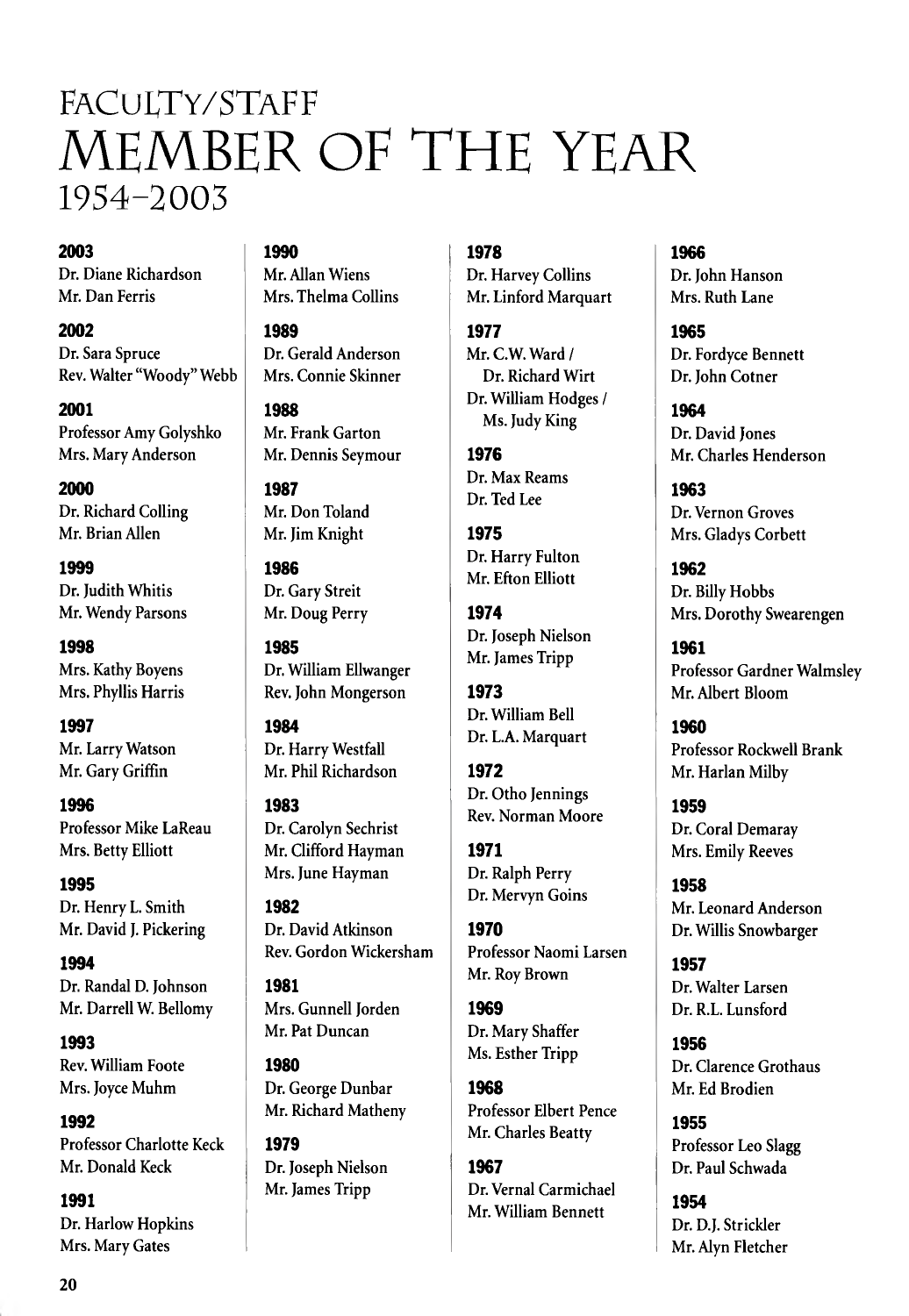### A BRIEF HISTORY OF OLIVET

Several families in east central Illinois who were<br>
several families in east central Illinois who were<br>
several families in east central Illinois who were<br>
the can livet Nazarene University's origins can be traced to the first decade of the last century and to the resolve of committed to providing a Christian education for their children. In 1907, classes began in a home in the community of Georgetown, Illinois, and a year later, the founders acquired several acres of land in the nearby village called Olivet. There, they raised a modest building and added the secondary level of instruction. A College of Liberal Arts followed in 1909, along with the first name for this fledgling, but ambitious, institution: "Illinois Holiness University."

By 1912, the founders and trustees were aware of the school's need for a wider constituency and offered to give their educational work to the Church of the Nazarene. This young denomination accepted the school with a pledge to support and promote its ministry of Christian higher education. That early church commitment is still being perpetuated by the more than 800 Nazarene congregations throughout Illinois, Indiana, Michigan, and Wisconsin.

The school grew slowly during the next decade. There were several acting and short-term presidents; the campus of 18 acres contained only a few small buildings; the first yearbook, the *Aurora,* was published in 1914; and a new school name followed in 1915: "Olivet University."

As was the case with many small church colleges in the 1920s, Olivet's financial base eroded significantly, forcing the trustees to declare bankruptcy in 1926. Then-college treasurer Dr. T.W. Willingham bought the school back at a public auction, outlined a new plan for solvency, and was elected that night to serve as president.

A devastating fire destroyed the main campus building in November 1938, prompting the newly elected president, A.L. Parrott, and the trustees to consider locating a new campus as an alternative to rebuilding at their rural site. They found and purchased the present campus in Bourbonnais in 1939 and moved the college in the summer of 1940. "Nazarene" was added to the college's name that same year.

At the time of Olivet's move to Bourbonnais, the campus consisted of 42 acres, which had been the site of St. Viator's College from 1868 until it closed in 1938. Four of the buildings purchased then are still in use today.

Receiving formal recognition and accreditation by the University of Illinois in 1939 was a major academic milestone for Olivet. The college catalogs of the 1940s reflected a School of Liberal Arts, a School of Music, a School of Religion, and a high school Academy. In 1953, under the skillful leadership of Dr. Willis Snowbarger, newly appointed dean, all areas of study were grouped into curricular divisions, still the model for Olivet's academic organization.

Dr. Harold W. Reed, president from 1949-1975, led Olivet through a period of remarkable growth, including the construction of 20 major buildings to keep pace with swelling student enrollments.

Dr. Leslie Parrott continued this focus on campus expansion, development and beautification during his sixteen-year tenure with a specific interest in the elevation of Olivet to university status.

In 1986, the school's name was changed to "Olivet Nazarene University" to reflect the diversity of academic programs and graduate studies.

In 1991, Dr. John C. Bowling became president and has led the University in continued growth and effective ministry.

During the decade of the 1990s, Olivet expanded and strengthened both its undergraduate and graduate programs. The University established a formal development program including planned giving and major gifts, an annual fund program known as Friends of Olivet, renewed grant writing, a comprehensive program of donor relations, and the In Word and Deed capital campaign. In 1994, a full-time chaplaincy program was established to give direction to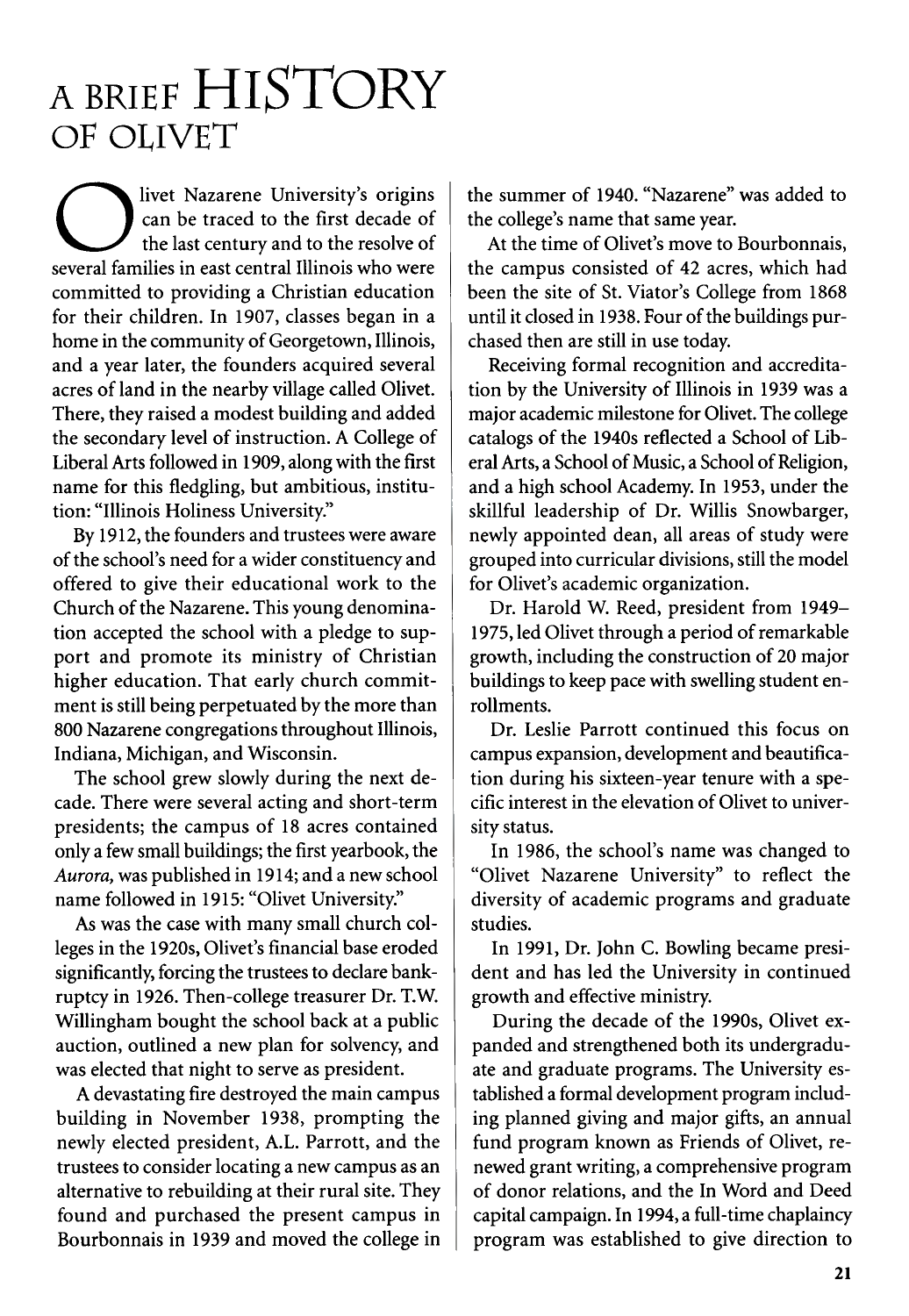#### A BRIEF HISTORY OF OLIVET  $-$  CONTINUED

chapel, student spiritual life activities, smallgroup ministries, missions, and compassionate ministry experiences.

Chalfant Hall was renovated; the Harlow E. Hopkins Alumni Center was established; Milby Clock Tower was reconstructed; the Red Room, Ludwig Dining Room, and the bookstore were renovated; the coffee shop, Common Grounds, was established; the Olivet computer, media, and communications network was created; the campus entrance was completed; and the Admissions Center was constructed.

In recent years, the Weber Center has been constructed, two parcels of land south of the Admissions Center have been purchased, Larsen Fine Arts Center has been renovated, and significant improvements to the athletic fields have been completed.

In the summer of 2003, the University continued to upgrade and expand its facilities. Olivet purchased a building along with 28 acres of land just south and west of the main campus. The building will become the administrative center for the School of Graduate and Adult Studies.

On the main campus, in Birchard Gymnasium, the University turned the fitness center into a new varsity weight room and the pool area into a new fitness center. In Snowbarger Athletic Park, a new press box and additional seating were installed at the baseball field; the tennis courts were resurfaced and new nets and posts were added; Ward Field was renovated to include a running track, a new entry building, fencing, refurbished bleachers, a new press box, and an enhanced facade; and electric service was im proved throughout Snowbarger Athletic Park.

Improvements have continued in 2004, and the University expects another record-setting enrollment for the 2004-2005 school year.

Olivet looks to the future with a confident commitment to aggressively meet the challenges and opportunities that await.

#### DATES TO REMEMBER

2004

First Week August 21-28

Annual Freshman Dinner August 23

Academic Convocation September 1

Maggie Sloan Crawford Award **Convocation** September 8

Fall Revival September 19-22 Dr. Michael Lodahl

Fall Break October 11-12

Visit by the Higher Learning Commission of the North Central Association of Colleges and Schools October 18-20

Prime Time at ONU October 19

Homecoming November 5-7

*Messiah* December 3-4

President's Christmas Gathering December 9

2005 Faculty Retreat January 14-16

Holiness Lecture Series January 26-27 Dr. Tim Green

**Winter Revival** February 6-9 Dr. Fred Fullerton

**Winter Break** February 17-18

Spring/Easter Break March 21-28

ONU Ladies Day April 9 Mrs. LaDonna Gatlin Johnson

Commencement Weekend May 6-7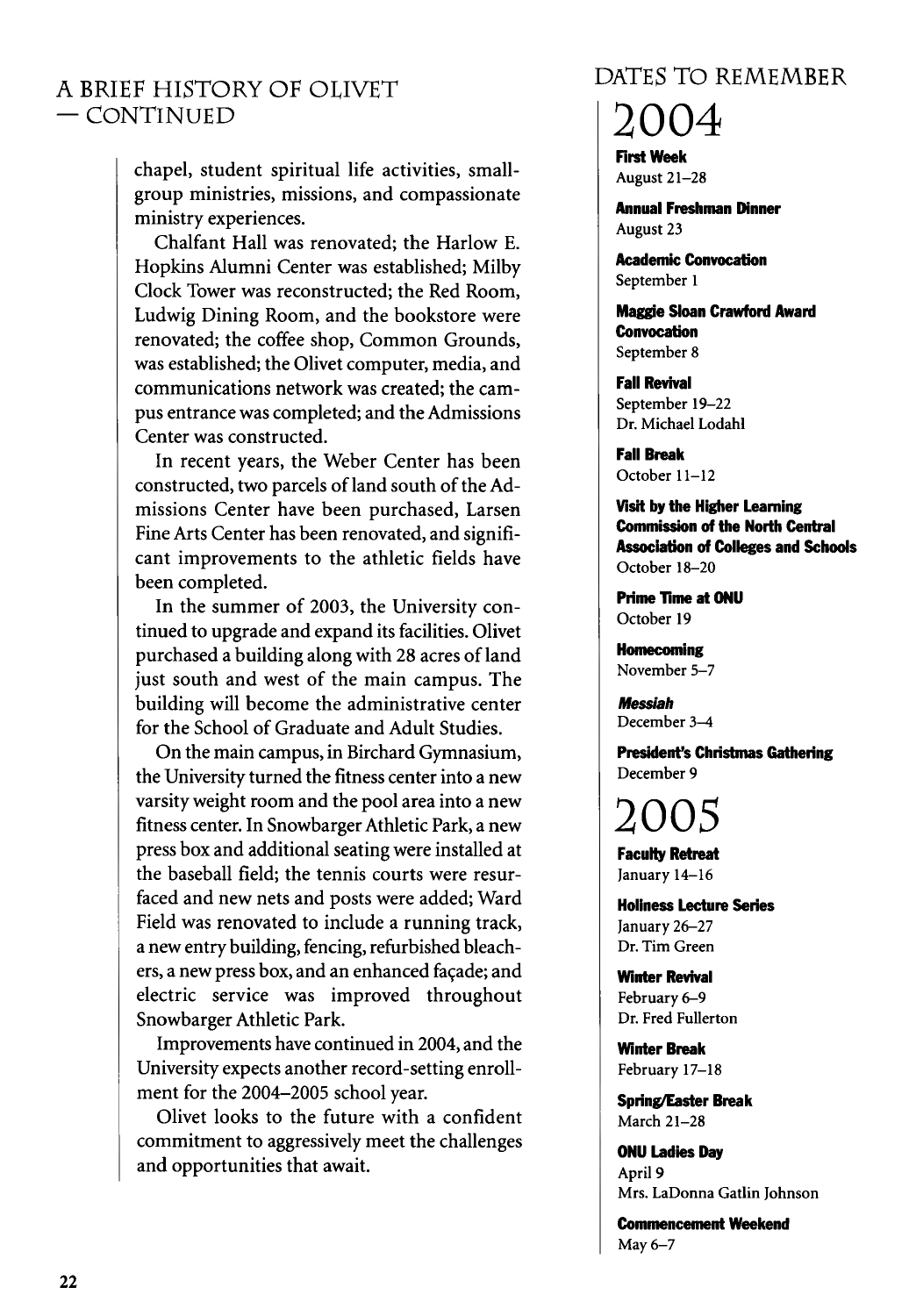### DEVELOPMENT OF BUILDINGS AND AREAS OF THE CAMPUS

| 1906 | <b>Burke Administration Building</b>                           | 1983 | Decker Quadrangle                                                                                                     |
|------|----------------------------------------------------------------|------|-----------------------------------------------------------------------------------------------------------------------|
| 1906 | Chapman Hall for Men                                           | 1984 | Mary Scott House                                                                                                      |
| 1926 | <b>Birchard Field House</b>                                    |      | for Missionaries                                                                                                      |
| 1926 | Miller Business Center built as<br>dining hall, remodeled      | 1985 | Warming House and<br><b>Ice Rink</b>                                                                                  |
|      | in 1968                                                        | 1986 | WONU radio tower and<br>new transmitter                                                                               |
| 1951 | Williams Hall for Women                                        |      |                                                                                                                       |
| 1954 | College Church of the Nazarene                                 | 1987 | Gibson-Ide Athletic Service<br>Center                                                                                 |
| 1956 | Memorial Library                                               | 1987 | Gazebo south of                                                                                                       |
| 1959 | Nesbitt Hall for Women                                         |      | McClain Hall                                                                                                          |
| 1962 | Hills Hall for Men                                             | 1988 | Marquart House                                                                                                        |
| 1963 | <b>Chalfant Auditorium</b>                                     |      | (Graduate School)                                                                                                     |
| 1963 | <b>Burke Administration Building</b><br>restored after tornado | 1988 | <b>Purinton House</b><br>(Adult Studies)                                                                              |
| 1966 | Ludwig Center                                                  | 1988 | Tripp Maintenance Center                                                                                              |
| 1966 | Reed Hall of Science                                           | 1990 | Leslie Parrott Convocation/<br><b>Athletic Center</b>                                                                 |
| 1966 | Strickler Planetarium                                          | 1990 | McHie Arena                                                                                                           |
| 1967 | WKOC radio station<br>began broadcasting                       | 1994 | Harlow E. Hopkins<br>Alumni Center                                                                                    |
| 1967 | McClain Hall for Women,<br>Howe Hall and Gibson Hall           | 1996 | Renovation of<br>Milby Clock Tower                                                                                    |
| 1969 | <b>Brodien Power Plant</b>                                     | 1999 | Campus Entrance and                                                                                                   |
| 1970 | A. L. Parrott Hall                                             |      | <b>Admissions Center</b>                                                                                              |
|      | for Women                                                      | 2001 | Weber Center                                                                                                          |
| 1971 | Wisner Hall for<br><b>Nursing Education</b>                    | 2002 | <b>Expansion of Gibson-Ide</b>                                                                                        |
| 1975 | Benner Library and<br>Learning Resource Center                 | 2003 | Renovation of Birchard<br>Gymnasium: varsity weight<br>room and fitness center                                        |
| 1977 | <b>Entrance Plaza and flags</b>                                |      | Renovation of Snowbarger                                                                                              |
| 1980 | Kelley Prayer Chapel                                           |      | Athletic Park: baseball field,<br>tennis courts, and Ward Fiel<br>Acquisition of the Provena<br>Fortin Villa property |
| 1982 | Snowbarger Athletic Park<br>and Ward Field                     |      |                                                                                                                       |
| 1982 | Larsen Fine Arts Center                                        |      |                                                                                                                       |
| 1982 | Hardy C. Powers<br>President's House                           |      |                                                                                                                       |

| 1983 | Decker Quadrangle                                                                           |
|------|---------------------------------------------------------------------------------------------|
| 1984 | Mary Scott House<br>for Missionaries                                                        |
| 1985 | Warming House and<br><b>Ice Rink</b>                                                        |
| 1986 | WONU radio tower and<br>new transmitter                                                     |
| 1987 | Gibson-Ide Athletic Service<br>Center                                                       |
| 1987 | Gazebo south of<br>McClain Hall                                                             |
| 1988 | Marquart House<br>(Graduate School)                                                         |
| 1988 | <b>Purinton House</b><br>(Adult Studies)                                                    |
| 1988 | Tripp Maintenance Center                                                                    |
| 1990 | Leslie Parrott Convocation/<br><b>Athletic Center</b>                                       |
| 1990 | McHie Arena                                                                                 |
| 1994 | Harlow E. Hopkins<br>Alumni Center                                                          |
| 1996 | Renovation of<br>Milby Clock Tower                                                          |
| 1999 | Campus Entrance and<br><b>Admissions Center</b>                                             |
| 2001 | Weber Center                                                                                |
| 2002 | Expansion of Gibson-Ide                                                                     |
| 2003 | Renovation of Birchard<br>Gymnasium: varsity weight<br>room and fitness center              |
|      | Renovation of Snowbarger<br>Athletic Park: baseball field,<br>tennis courts, and Ward Field |
|      | Acquisition of the Provena<br>Fortin Villa property                                         |
|      |                                                                                             |